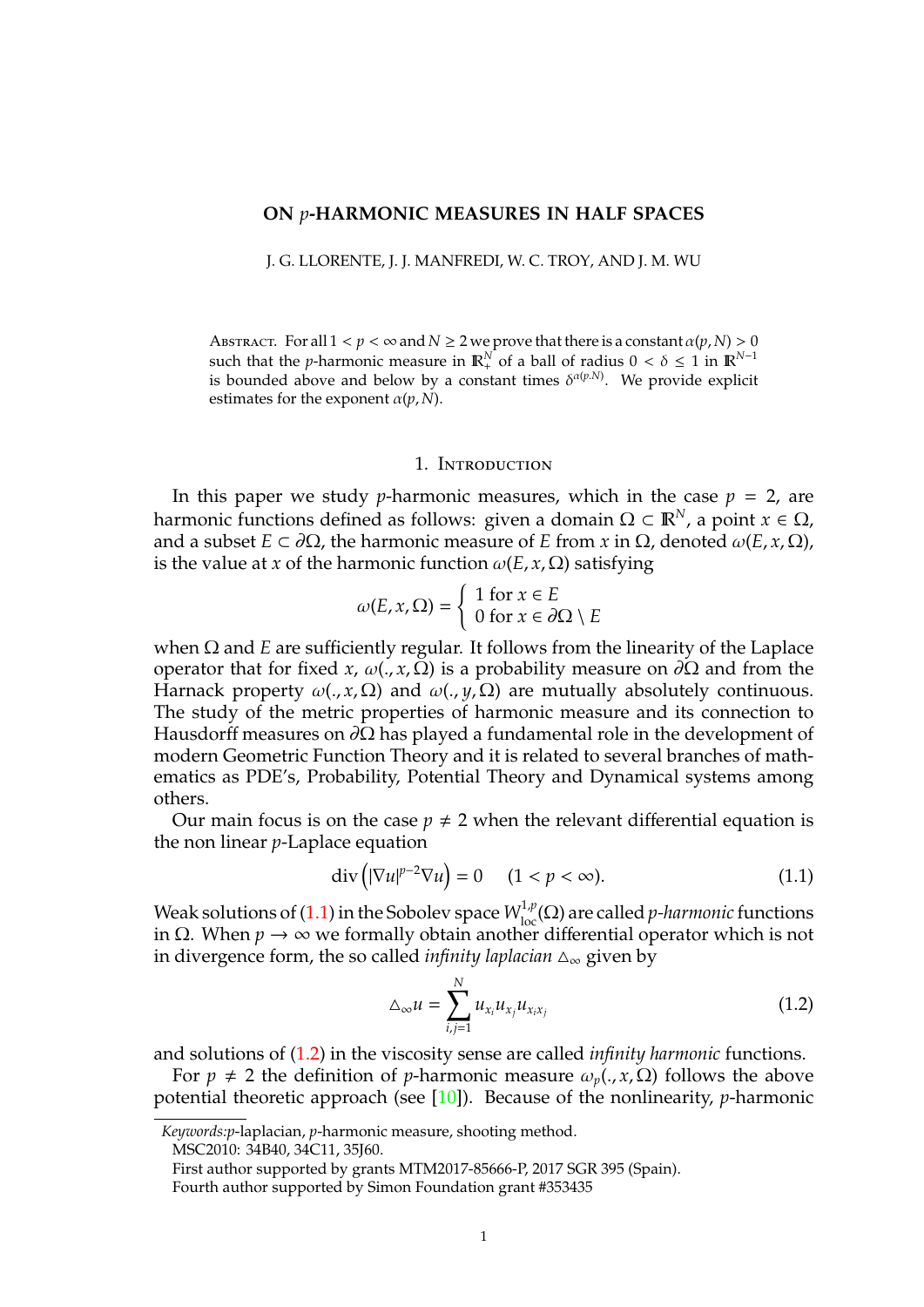measures are more difficult to handle and lack some of the nice properties available in the linear case  $p = 2$ . It is important to recognize that  $\omega_p(.)$  is no longer a measure, not even at the zero level (see  $[17]$ ). In the case  $p = 2$  it is easy to estimate the harmonic measure of subsets of the boundary of the ball or the upper half-space, due to the explicit expression of the Poisson kernel in a ball or a half-space. The situation is more complicated when  $p \neq 2$ , even for simple subsets of the boundary like spherical caps or half-space balls. One of the first results on this direction was obtained by Peres, Schramm, Sheffield, and Wilson ([\[21\]](#page-23-2)). They proved that

<span id="page-1-0"></span>
$$
\omega_{\infty}(C_{\delta}, 0, \mathbb{B}_N) \approx \delta^{1/3}, \qquad (1.3)
$$

where  $\mathbb{B}_N$  denotes the unit ball in  $\mathbb{R}^N$ ,  $C_\delta$  is any spherical cap of radius  $\delta$  and  $\omega_\infty$ stands for the ∞-harmonic measure. The proof of  $(1.3)$  is based on two facts. First, because of rotational invariance, the problem can be reduced to two dimensions. The second is the use of quasiradial singular ∞-harmonic functions obtained by Aronsson [\[2\]](#page-22-0), which are of the form  $r^k f(\phi)$  where  $(r, \phi)$  denote polar coordinates in the plane and  $k = −1/3$ . The function  $r^{-1/3} f(\phi)$  plays the role of the Poisson kernel in the case  $p = 2$  and is used to estimate  $\omega_{\infty}(C_{\delta}, 0, \mathbb{B}_{N})$ .

Next, we recall properties of the Poisson kernel  $P(x, z')$  in the upper half-space  $\mathbb{R}^N_+$  defined by

$$
P(x, z') = \frac{x_N}{(|x' - z'|^2 + x_N^2)^{N/2}}.
$$
\n(1.4)

Here  $z' \in \mathbb{R}^{N-1}$  and  $x = (x', x_N) \in \mathbb{R}^N_+$ , where  $x' \in \mathbb{R}^{N-1}$ , and  $x_N > 0$ . It is well known that  $P(., z')$  is positive and harmonic in  $\mathbb{R}^N_+$  and has unrestricted boundary values 0 on  $\mathbb{R}^{N-1} \setminus \{z'\}$  and nontangential limits +∞ when *x* → *z'*, for every *z'* ∈  $\mathbb{R}^{N-1}$ . Set  $z' = 0$  and define  $P(x) = P(x, 0)$ . Since *P* depends only on the distance to the origin  $r = |x|$  and the azimuth angle  $\theta$  formed by *x* and the positive  $x_N$ -axis, we write

$$
P(x) = P(r, \theta) = r^{-(N-1)} \cos \theta,
$$

so the singularity at the origin is of order  $r^{-(N-1)}$ . In the case  $p \neq 2$  the analogue of the Poission kernel is played by quasiradial functions  $u = r^k f(\theta)$  with  $k < 0$  , and the following assumptions on *f*:

<span id="page-1-1"></span>
$$
f: [0, \pi/2] \to \mathbb{R}
$$
 is positive and decreasing, (1.5)

$$
f \in C^2[0, \pi/2], \tag{1.6}
$$

$$
f(0) = 1, f'(0) = 0, f(\pi/2) = 0 \text{ and } -\infty < f'(\pi/2) < 0. \tag{1.7}
$$

1.1. **Previous Results.** Using Aronsson's positive singular quasiradial *p*-harmonic functions in the plane, Lundstrm and Vasilis  $([16])$  $([16])$  $([16])$  obtained sharp estimates for *p*-harmonic measures in domains satisfying appropriate regularity assumptions. They proved in particular that

$$
\omega_p(I_\delta, i, \mathbb{R}^2_+) \approx \delta^q \qquad \text{if } 1 < p < \infty \qquad \text{and} \tag{1.8}
$$

$$
\omega_p(A_\delta, 0, \mathbb{D}) \approx \delta^q \qquad \qquad \text{if } p \ge 2,
$$
 (1.9)

where

$$
q = \frac{3 - p + 2\sqrt{p^2 - 3p + 3}}{3(p - 1)},
$$
\n(1.10)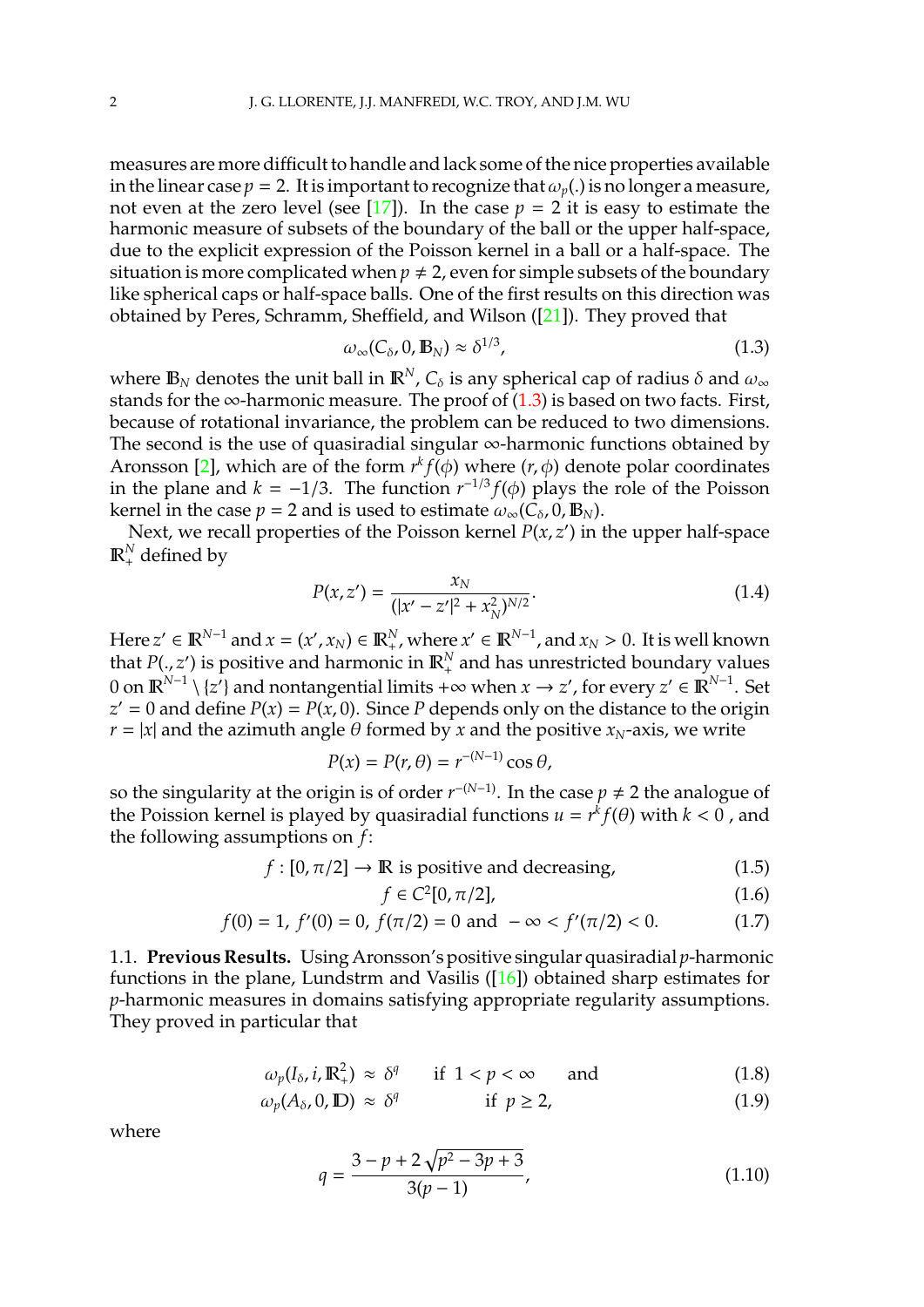the interval  $I_{\delta} = [-\delta, \delta] \subset \mathbb{R}$ , the arc  $A_{\delta}$  is of length  $\delta$  on the unit circle, and  $\mathbb{D}$  is the unit disc.

The case  $p = N$  is special because of conformal invariance. Hirata ([\[12\]](#page-23-4)) proved the estimate  $\omega_N(B(\xi, \delta) \cap \partial\Omega, x_0, \Omega) \approx \delta$  if  $\Omega$  is  $C^{1,1}$ . Recently, DeBlassie and Smits ([\[6\]](#page-22-1), [\[7\]](#page-22-2)) have made further contributions in the case  $N \geq 3$  and general p. The key point in [\[6\]](#page-22-1) is the computation of  $\Delta_p u$  where  $u = r^k f(\theta)$  is a quasiradial function. Up to a positive factor,  $\Delta_p u$  is given by the following differential expression

<span id="page-2-0"></span>
$$
[(p-1)(f')^{2} + k^{2}f^{2}]f'' + k[(2p-3)k + N - p]f(f')^{2} + k^{3}[k(p-1) + N - p]f^{3} + (N-2)[(f')^{2} + k^{2}f^{2}]f' \cot \theta.
$$
\n(1.11)

Observe that if *f* is decreasing and  $\theta \in [0, \pi/2]$ , the fourth term in [\(1.11\)](#page-2-0) is negative. Thus, solutions to the reduced equation

<span id="page-2-1"></span>
$$
[(p-1)(f')^{2} + k^{2}f^{2}]f'' + k[(2p-3)k + N - p]f(f')^{2} +
$$
  

$$
k^{3}[k(p-1) + N - p]f^{3} = 0
$$
 (1.12)

provide *p*-superharmonic functions. This approach gives upper bounds for *p*-harmonic measure in the ball or the upper half-space [\[6\]](#page-22-1) (see section 2 below). In [\[7\]](#page-22-2) another reduction of [\(1.11\)](#page-2-0) is used to obtain additional upper and lower bounds under appropriate restrictions on *N*, *k* and *p*, which are complementary to those of  $[6]$ .

1.2. **Main Results.** Our first main result provides explicit estimates for the *p*harmonic measure of a ball in the boundary of a half-space. Because of the translation invariance of the *p*-harmonic equation and the Harnack property we assume that the ball is centered at the origin and the base point lies at distance one above the center.

<span id="page-2-3"></span>**Theorem 1.1.** Let  $N \ge 2$ ,  $1 < p < \infty$ ,  $0 < \delta \le 1$ ,  $B_{\delta} \subset \mathbb{R}^{N-1}$  the ball in  $\mathbb{R}^{N-1}$  centered at *the origin of radius*  $\delta$  *and*  $x_0 = (0, \dots, 0, 1)$ *.* 

(1) If  $1 < p \leq 3/2$  *then we have* 

$$
\omega_p(B_\delta, x_0, \mathbb{R}^N_+) \le C_2 \, \delta^{\frac{N-1}{p-1}}.
$$
\n(1.13)

(2) *If* **3**/**2** < *p* ≤ **2** *then we have*

$$
C_1 \delta^{\frac{p+N-3}{2p-3}} \le \omega_p(B_\delta, x_0, \mathbb{R}^N_+) \le C_2 \delta^{\frac{N-1}{p-1}}.
$$
 (1.14)

(3) If  $2 \leq p \leq N$  *then we have* 

$$
C_1 \, \delta^{\frac{N-1}{p-1}} \le \omega_p(B_\delta, x_0, \mathbb{R}^N_+) \le C_2 \, \delta^{\frac{p+N-3}{2p-3}}.\tag{1.15}
$$

(4) If  $p \geq N$  *then we have* 

$$
C_1 \delta^{\frac{p+N-3}{2p-3}} \le \omega_p(B_\delta, x_0, \mathbb{R}^N_+) \le C_2 \delta^{\frac{N-1}{p-1}}.
$$
\n(1.16)

*In each case, C*<sup>1</sup> *and C*<sup>2</sup> *are positive constants only depending on N and p.*

Our second main result is a purely ODE proof of the existence and uniqueness of a singular quasiradial *p*-harmonic function  $r^k f(\theta)$  in  $\mathbb{R}^N_+$ , where  $f(\theta)$  satisfies the full equation

<span id="page-2-2"></span>
$$
[(p-1)(f')^{2} + k^{2}f^{2}]f'' + k[(2p-3)k + N - p]f(f')^{2} + k^{3}[k(p-1) + N - p]f^{3} + (N-2)[(f')^{2} + k^{2}f^{2}]f' \cot \theta = 0.
$$
 (1.17)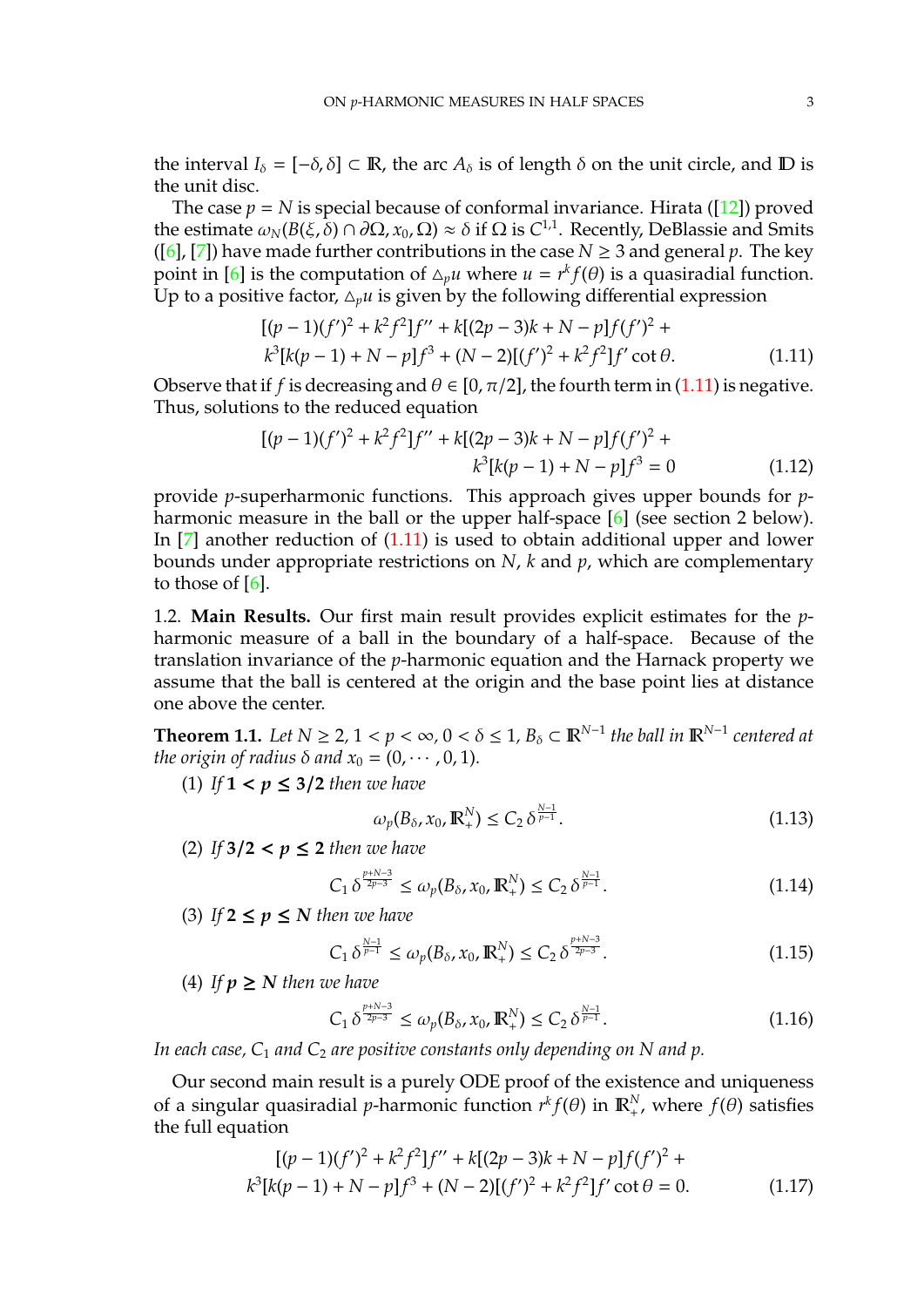<span id="page-3-0"></span>**Theorem 1.2.** Let  $1 < p < \infty$  and  $N \ge 2$ . Then there is a unique  $k = k(p, N) < 0$  and *a* function  $f : [0, \pi/2] \rightarrow \mathbb{R}$  *satisfying* [\(1.5\)](#page-1-1), [\(1.6\)](#page-1-1) and [\(1.7\)](#page-1-1) such that the quasiradial  $f$ unction  $r^k f(\theta)$  is p-harmonic in  $\mathbb{R}^N_+$ .

## 1.3. **Remarks:**

- (1) Our proof of the existence part in Theorem [1.2](#page-3-0) is based on topological shooting techniques; it is entirely different from the previous proofs, relying on PDE methods or complicated techniques from Harmonic Analysis and PDE's on manifolds ( [\[15\]](#page-23-5), [\[23\]](#page-23-6), [\[22\]](#page-23-7)).
- (2) This shooting approach is conceptually simpler and has the added important advantage that it is readily applicable to settings in which solutions do not remain positive and can change sign [\[24\]](#page-23-8).

Tolksdorff's proof([\[23\]](#page-23-6)) used PDE methods especially suited to prove the existence of positive *p*-harmonic functions in cones, which gives also solutions to [\(1.12\)](#page-2-1) when the cone is the half-space. He also indicated how to get uniqueness from the boundary Harnack inequality. In [\[22\]](#page-23-7) Tolksdorff's method is extended to cover positive singular solutions.

Our proof of the uniqueness part in Theorem [1.2](#page-3-0) is not based on any type of boundary Harnack inequality nor on Martin boundary estimates. Instead we give a direct proof that is a natural extension of our shooting approach, and is motivated by the methods of the landmark papers by Kwong [\[14\]](#page-23-9) and Coffman [\[5\]](#page-22-3).

By setting  $\alpha(p, N) = -k(p, N)$  we obtain the following consequence of Theorem [1.2](#page-3-0) and the results in section 2:

**Corollary 1.3.** *For all p* > 1 *and*  $N \ge 2$  *there exist a constant*  $\alpha(p, N) > 0$  *such that the p-harmonic measure in*  $\mathbb{R}^N_+$  *of a ball of radius*  $\delta > 0$  *in*  $\mathbb{R}^{N-1}$  *satisfies* 

$$
C_1 \delta^{\alpha(p,N)} \leq \omega_p(B_\delta, x_0, \mathbb{R}^N_+) \leq C_2 \delta^{\alpha(p,N)}.
$$

Finally, we summarize specific cases where the critical exponent  $k(p, N)$  for equation  $(1.17)$  with conditions  $(1.5)$ ,  $(1.6)$ , and  $(1.7)$  is known.

•  $k(2, N) = -(N - 1)$  (This corresponds to the case of the Poisson kernel).

• 
$$
k(p, 2) = -\frac{3 - p + 2\sqrt{p^2 - 3p + 3}}{3(p - 1)}
$$
 (see [2], [16])

- $k(N, N) = -1$ , the conformal case, see [\[12\]](#page-23-4).
- $k(\infty, N) = -\frac{1}{3}$  $\frac{1}{3}$ , see [\[21\]](#page-23-2).

Note that in the case  $p = 1, N = 2$  equation [\(1.12\)](#page-2-1) has solutions  $f(\theta) = \cos^k(\theta)$ for all *k*. When  $k < 0$  this solution does not satisfy  $f(\pi/2) = 0$ , so that Theorem [1.2](#page-3-0) does not hold for  $p = 1$ . Apart from such cases, little is known about the exponent  $k(p, N)$ .

The organization of the paper is as follows. We show in section 2 how the existence of singular *p*-subharmonic (resp. *p*-superharmonic) functions in the upper half-space imply lower (resp. upper) estimates for *p*-harmonic measure (Theorems [2.1](#page-4-0) and [2.2\)](#page-5-0). This section contains standard material based on comparison arguments that we have included for completeness. Section 3 is devoted to the proof of Theorem [3.1,](#page-7-0) which characterizes the *p*-subharmonicity or *p*-superharmonicity of a specific quasiradial test function, depending on the relation between the parameters *N*, *k* and *p*. Finally, In section 4 we provide background on ODE shooting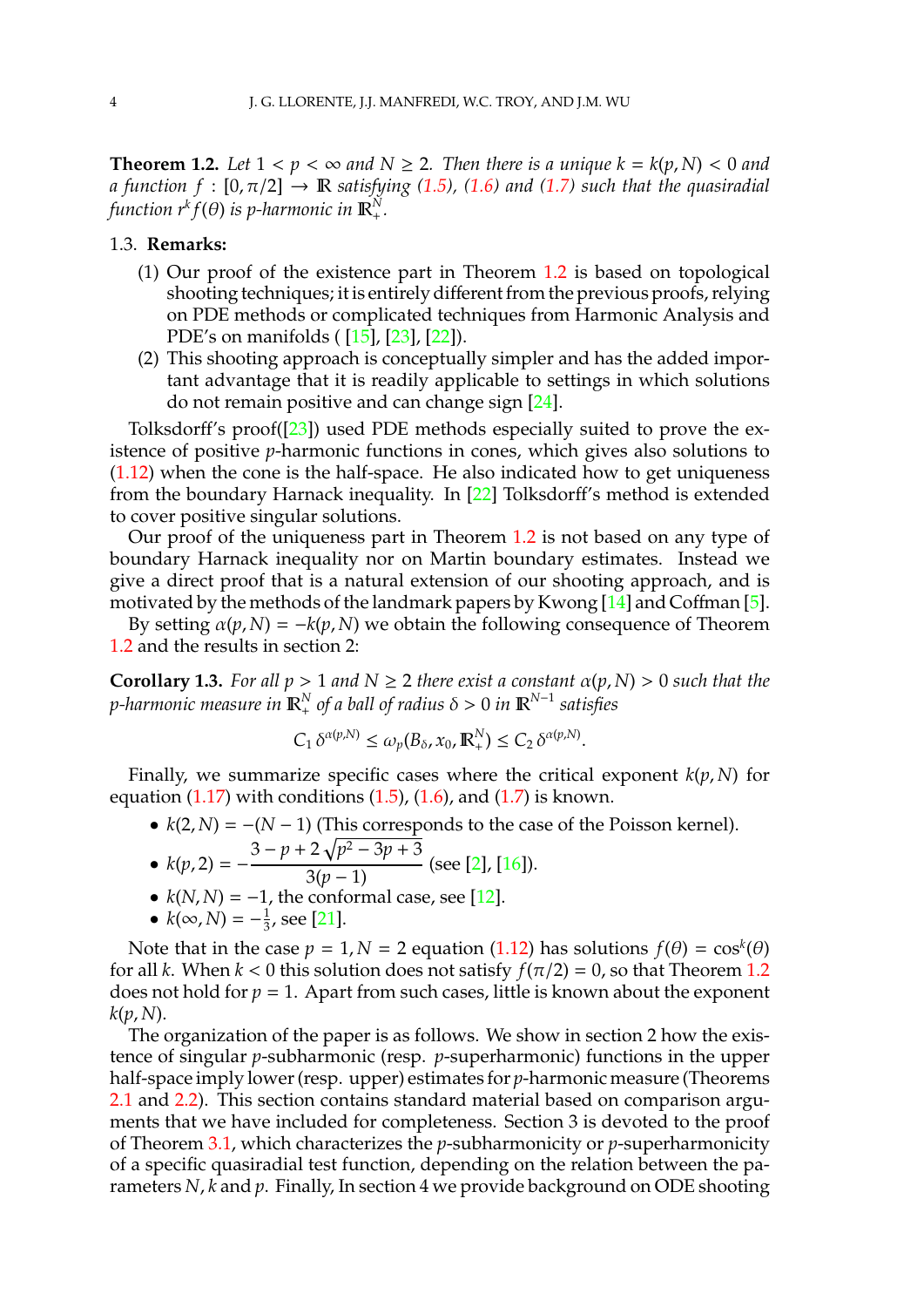methods and give full details of the uniqueness part of the proof of Theorem [1.2.](#page-3-0) We have included the full details of the existence proof in the appendix.

# 1.4. **Remarks.**

- (1) Theorem [1.1](#page-2-3) is a direct consequence of Theorems [2.1,](#page-4-0) [2.2](#page-5-0) and [3.1](#page-7-0) below.
- (2) To keep the exposition as simplest as possible we only consider the case of a half-space, but the same techniques could be also adapted to cones. The estimates given by Theorem [1.1](#page-2-3) extend those of [\[7\]](#page-22-2) in the case of a half-space.
- (3) All of our upper estimates in Theorem [1.1](#page-2-3) also hold for spherical caps of the unit ball. However, the lower estimates in the ball do not directly follow from our method.

The research included in this paper originated when the first author was visiting the departments of Mathematics at the University of Illinois at Urbana-Champaign and at the University of Pittsburgh. He wishes to thank both institutions for their support.

2. Estimating *p*-harmonic measures with non-negative singular quasiradial *p*-super and *p*-subharmonic functions

The aim of this section is to show that the existence of quasiradial *p*-superharmonic (resp. *p*-subharmonic) functions  $u = r^k f(\theta)$  in  $\mathbb{R}^N_+$ , where  $k < 0$  and  $f$  satisfies [\(1.5\)](#page-1-1), [\(1.6\)](#page-1-1), [\(1.7\)](#page-1-1), implies local upper bounds (resp. lower bounds) of *p*-harmonic measure on  $\partial\Omega$ , provided that  $\Omega$  satisfies certain geometrical restrictions.

## 2.1. **Upper Bound.**

<span id="page-4-0"></span>**Theorem 2.1.** *Suppose that there exist k* < 0 *and*  $f$  :  $[0, \pi/2] \rightarrow \mathbb{R}$  *satisfying* [\(1.5\)](#page-1-1)*,* (1.6*), [\(1.7\)](#page-1-1)* such that the quasiradial function  $r^k f(\theta)$  is p-superharmonic in  $\mathbb{R}^N_+$ . Let  $\Omega \subset \mathbb{R}^N$ *be a convex domain and*  $x_0 \in \Omega$ . Then there exists  $C = C(k, f) > 0$  such that for each ξ ∈ ∂Ω *and any* δ > 0*, we have*

$$
\omega\big(B(\xi,\delta)\cap\partial\Omega,x_0,\Omega\big)\leq C\Big(\frac{\delta}{|x_0-\xi|}\Big)^{|k|}.\tag{2.1}
$$

*Proof.* From the fact that  $0 \leq \omega \leq 1$  and the invariance of *p*-harmonic measure by rescaling, we can assume that  $0 < \delta < |x_0 - \xi| = 1$ . Finally, from the convexity assumption on  $Ω$  and the rotational invariance of *p*-harmonic measure, we can also assume that  $\xi = (0, \dots 0, 2\delta)$ , and that  $\Omega \subset \{(x', x_N) \in \mathbb{R}^N : x_N > 2\delta\}$ . We claim that

<span id="page-4-2"></span>
$$
\omega\big(B(\xi,\delta)\cap\partial\Omega,x_0,\Omega\big)\leq C\,\delta^{|k|}\tag{2.2}
$$

for some  $C = C(k, f) > 0$ .

We put  $u(x) = C\delta^{|k|}r^k f(\theta)$  where  $r = |x|$ ,  $\theta$  is the azimuth angle, as introduced at the beginning of the section, and the constant *C* will be chosen later. From the hypothesis*, u* is *p*-superharmonic in  $\mathbb{R}^N_+$ . We put  $\omega(x) \equiv \omega(B(\xi, \delta) \cap \partial\Omega, x, \Omega)$ . We will show that

<span id="page-4-1"></span>
$$
\omega \le u \text{ on } \partial \Omega. \tag{2.3}
$$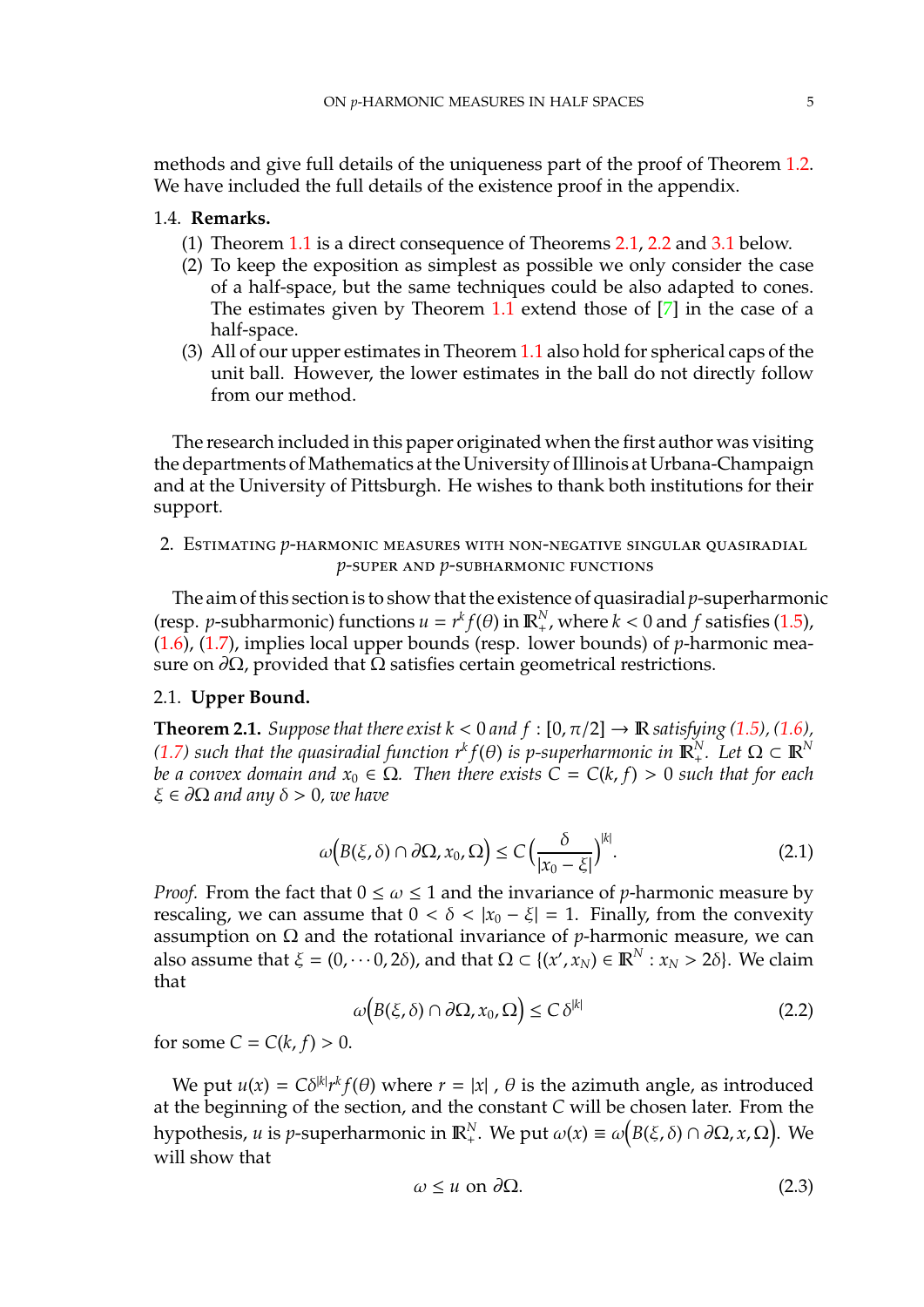Observe that  $ω$  is *p*-harmonic in  $Ω$  and  $u$  is *p*-superharmonic in  $Ω$ . Then it follows from [\(2.3\)](#page-4-1) and the Comparison Principle ([\[10\]](#page-23-0), Thm. 7.6) that  $\omega \le u$  in  $\Omega$ . Therefore

$$
\omega(x_0) \leq u(x_0) \leq C\delta^{|k|}(1+2\delta)^k \max_{[0,\pi/2]} f \leq C\delta^{|k|},
$$

and hence [\(2.2\)](#page-4-2); this completes the proof of the theorem. It remains to show that an appropriate choice of *C* implies [\(2.3\)](#page-4-1). We show next that  $C = 3^{|k|}(f(\pi/6))^{-1}$  works. Since  $\Omega \subset \mathbb{R}^N_+$ ,  $\omega \equiv 0$  on  $\partial\Omega \setminus B(\xi, \delta)$  and  $u$  is positive, we only need to check [\(2.3\)](#page-4-1) on *B*(ξ, δ) ∩ ∂Ω. Now let *x* ∈ *B*(ξ, δ) ∩ ∂Ω. If *r* = |*x*| and θ is the azimuth angle of *x*, elementary geometry gives that  $r \leq 3\delta$  and  $0 \leq \theta \leq \pi/6$ . By the definition of *u* and the fact that *f* is decreasing we have

$$
u(x) \geq C \delta^{|k|} (3\delta)^k f(\pi/6) = 3^k f(\pi/6) C,
$$

so the choice  $C = 3^{|k|} (f(\pi/6))^{-1}$  implies that  $u(x) \ge 1 = \omega(x)$ , and [\(2.3\)](#page-4-1) follows. This finishes the proof of the theorem.

2.2. **Lower Bound.** In this subsection we will restrict our attention to the case where the domain is the half-space  $\mathbb{R}^N_+$ .

<span id="page-5-0"></span>**Theorem 2.2.** *Suppose that there exist*  $k < 0$  *and*  $f : [0, \pi/2] \rightarrow \mathbb{R}$  *satisfying* [\(1.5\)](#page-1-1),  $(1.6)$ ,  $(1.7)$  such that the quasiradial function  $r^k f(\theta)$  is p-subharmonic in  $\mathbb{R}^N_+$ . Then there *exists a constant C = C(N, p) > 0 such that for any ball B*  $\subset$  $\mathbb{R}^{N-1}$  *of radius 0 <*  $\delta$  $\leq$  *1 we have*

<span id="page-5-2"></span>
$$
\omega(B, x_B, \mathbb{R}^N_+) \ge C\delta^{|k|},\tag{2.4}
$$

*where*  $x_B = (a_B, 1) \in \mathbb{R}^N_+$  *and*  $a_B$  *is the center of B*.

*Proof.* We can assume that *B* is centered at 0. Denote by  $\omega$ (.) the *p*-harmonic measure of *B* in  $\mathbb{R}^N_+$ . Let *B* be the upper half ball in  $\mathbb{R}^N$  centered at 0 and of radius δ/2. Then it follows from the Carleson estimates for *p*-harmonic measure ([\[1\]](#page-22-4)) that there exists  $C = C(N, p) > 0$  such that

<span id="page-5-1"></span>
$$
\omega(B, x, \mathbb{R}^N_+) \ge C \tag{2.5}
$$

whenever  $x \in \partial \overline{B}$ . Now let  $\Omega = \mathbb{R}^N_+ \setminus \overline{B}$ . Then  $\partial \Omega = F_1 \cup F_2$  where  $F_1 = \partial \overline{B} \cap \mathbb{R}^N_+$ and  $F_2 = \mathbb{R}^{N-1} \setminus \frac{1}{2}$  $\frac{1}{2}B$ . (If *t* > 0, *tB* stands for the ball concentric to *B* of radius *t* times the radius of *B*).

We define now  $v = C \delta^{|k|} r^k f(\theta)$ , which is assumed to be *p*-subharmonic in  $\mathbb{R}^N_+$  by the hypothesis. We claim that  $v \leq \omega$  in  $\Omega$ . Indeed, if  $x \in F_1$  then, from [\(2.5\)](#page-5-1) and the fact that  $f \leq 1$ , we have

$$
v(x) \le C\delta^{|k|}\delta^k = \lambda \le \omega(x).
$$

If  $x \in F_2$  then  $v(x) = 0 \le \omega(x)$ . Then by the Comparison Principle we get  $v \le \omega$  in Ω. Now, evaluating at  $x_0 = (0, \dots, 0, 1)$ , we obtain

$$
v(x_0) = C\delta^{|k|}1^k f(0) = \lambda \delta^{|k|} \le \omega(B, x_0, \mathbb{R}^N_+),
$$

and [\(2.4\)](#page-5-2) follows.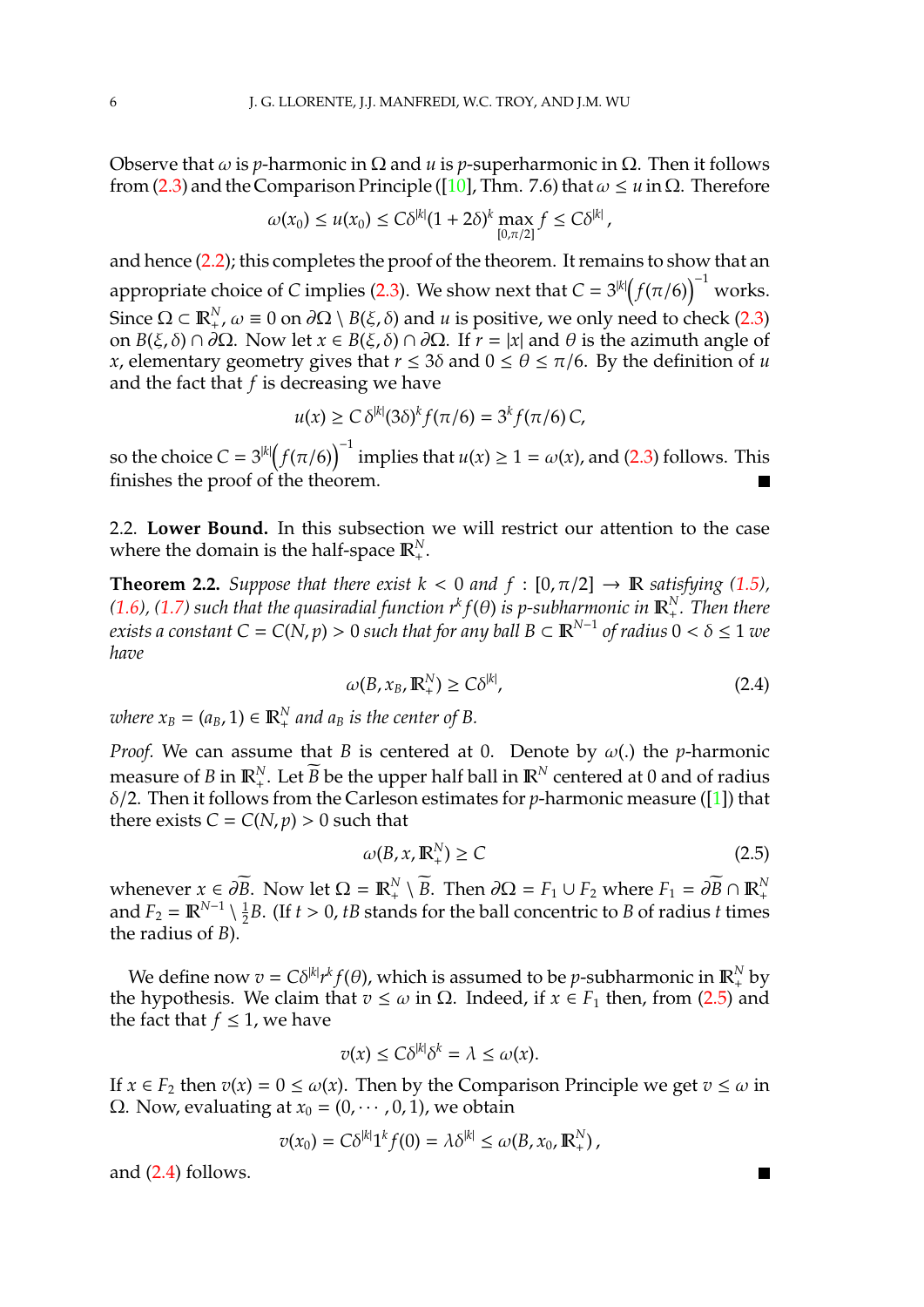# 3. Explicit choices of *p*-subharmonic and *p*-superharmonic singular quasiradial functions

We note that for a quasiradial function of the form  $u = r^k f(\theta)$  in  $\mathbb{R}^N_+$  then the sign of  $\Delta_p u$  coincides with the sign of the differential expression

<span id="page-6-0"></span>
$$
[(p-1)(f')^{2} + k^{2}f^{2}]f'' + k[(2p-3)k + N - p]f(f')^{2} + k^{3}[k(p-1) + N - p]f^{3} + (N-2)[(f')^{2} + k^{2}f^{2}]f' \cot \theta.
$$
\n(3.1)

The aim of this section is to seek intervals of the parameter  $k < 0$  where  $(3.1)$ has a definite sign in the interval [0,  $\pi/2$ ] and therefore the corresponding quasiradial function  $r^k f(\theta)$  is *p*-super or *p*-subharmonic in  $\mathbb{R}^N_+$ . We will show that the choice  $f(\theta) = \cos \theta$  produces specific intervals where the sign of [\(3.1\)](#page-6-0) in [0,  $\pi/2$ ] is constant.

It is convenient to set  $g = \log f$ . Then  $f' = g'e^g$  and  $f'' = [g'' + (g')^2]e^g$ . After cancellation of  $e^{3g}$ ,  $(3.1)$  is transformed into

<span id="page-6-1"></span>
$$
[(p-1)(g')^{2} + k^{2}][g'' + (g')^{2}] + k[(2p-3)k + N - p](g')^{2} + k^{3}[k(p-1) + N - p] + (N-2)[(g')^{2} + k^{2}]g' \cot \theta.
$$
 (3.2)

Now the choice of  $f = \cos \theta$  gives  $g = \log(\cos \theta)$ ,  $g' = -\tan \theta$  and  $g'' =$  $-1 - \tan^2 \theta$ . Making these substitutions in [\(3.2\)](#page-6-1) we obtain

<span id="page-6-2"></span>
$$
[(p-1)\tan^2\theta + k^2](-1) + k[(2p-3)k + N - p]\tan^2\theta +
$$
  

$$
k^3[k(p-1) + N - p] + (N-2)(\tan^2\theta + k^2)(-1),
$$
 (3.3)

and, finally, setting  $t = \tan^2 \theta$  we can write [\(3.3\)](#page-6-2) as

$$
\Lambda(k, N, p)(t) \equiv \alpha t + \beta k^2 \tag{3.4}
$$

where

$$
\alpha = (2p - 3)k^2 + (N - p)k + 3 - N - p \tag{3.5}
$$

$$
\beta = (p-1)k^2 + (N-p)k + 1 - N \tag{3.6}
$$

and  $t \geq 0$ . We now study the intervals in which the sign of  $\Lambda$  is constant in [0, + $\infty$ ), in terms of *N*, *k* and *p*. It is clear that

$$
\Lambda \ge 0 \text{ in } [0, +\infty) \Leftrightarrow \alpha \ge 0, \beta \ge 0 \text{ and that}
$$
  

$$
\Lambda \le 0 \text{ in } [0, +\infty) \Leftrightarrow \alpha \le 0, \beta \le 0.
$$

As a function of the variable  $k$ ,  $\beta$ ( $k$ ) has zeros − *N* − 1  $\frac{n-1}{p-1}$  and 1. As for the function  $\alpha(k)$ , unless  $p = 3/2$ , its zeros are  $$ *p* + *N* − 3  $\frac{1}{2p-3}$  and 1. Now consider the graphs of the decreasing functions

$$
f(p) = \frac{p+N-3}{2p-3}
$$
 and  $g(p) = \frac{N-1}{p-1}$ .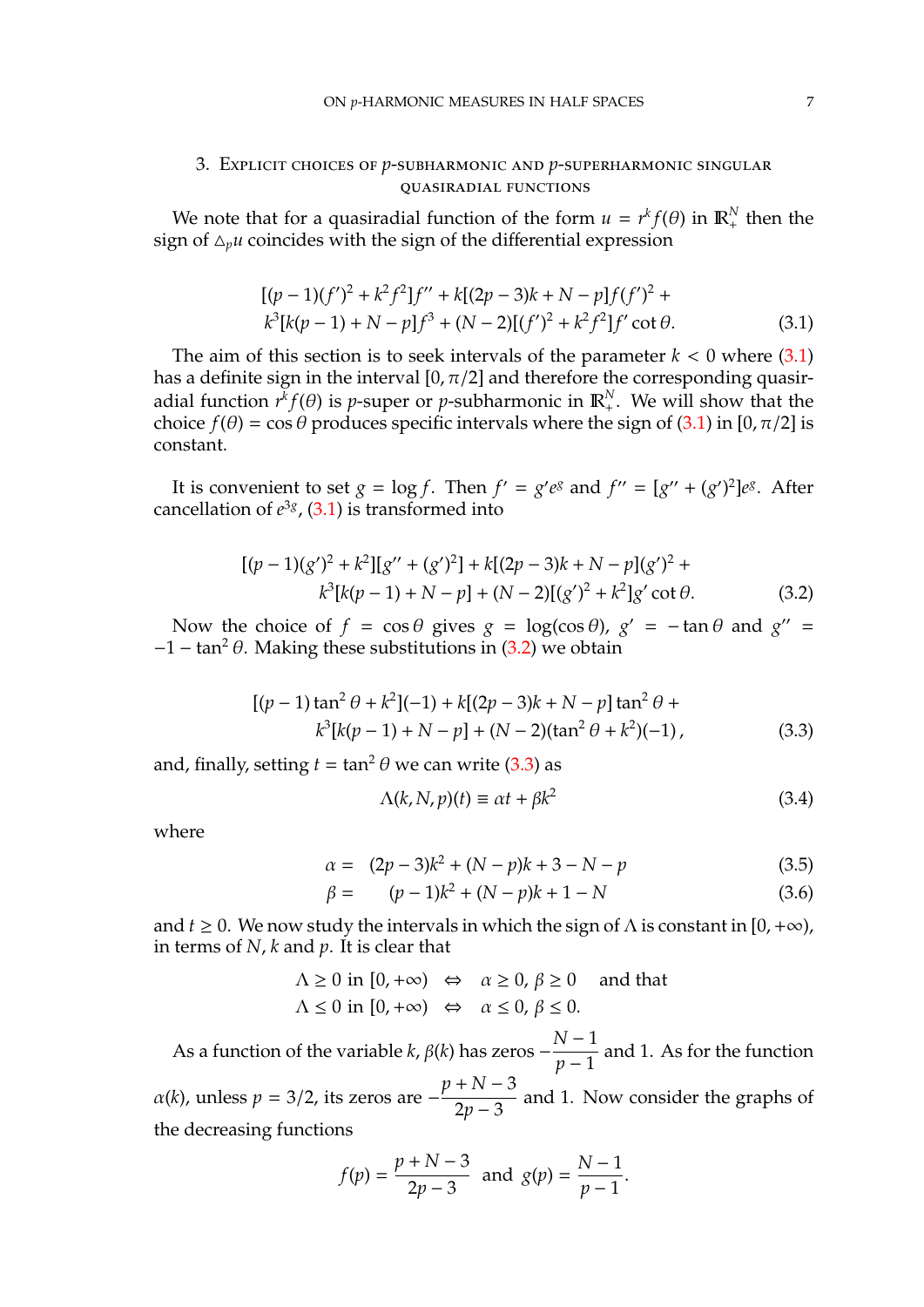The graph of  $f(p)$  has an asymptotic vertical line at  $p = 3/2$ . Furthermore, the graphs only intersect at  $p = 2$  and  $p = N$ . In particular,  $f < 0$  in (0,3/2),  $f > g$  in  $(3/2, 2)$ ,  $f < g$  in  $(2, N)$  and  $f > g$  in  $(N, +\infty)$ .

We collect all this information in the following cases.

(1) 
$$
1 < p \le 3/2
$$
. We have  $\alpha(k) \le 0$  and  $\beta(k) \le 0$  in  $\left[-\frac{N-1}{p-1}, 0\right)$   
\n(2)  $3/2 < p \le 2$ . We have  $\frac{p+N-3}{2p-3} \ge \frac{N-1}{p-1}$ . Thus, we obtain  $\alpha(k), \beta(k) \ge 0$  in  $\left(-\infty, -\frac{p+N-3}{2p-3}\right]$  and  $\alpha(k), \beta(k) \le 0$  in  $\left[-\frac{N-1}{p-1}, 0\right)$ .  
\n(3)  $2 \le p \le N$ . We have  $\frac{p+N-3}{2p-3} \le \frac{N-1}{p-1}$ . Thus, we get  $\alpha(k), \beta(k) \ge 0$  in  $\left(-\infty, -\frac{N-1}{p-1}\right]$  and  $\alpha(k), \beta(k) \le 0$  in  $\left[-\frac{p+N-3}{2p-3}, 0\right)$ .  
\n(4)  $p \ge N$ . Again we have  $\frac{p+N-3}{2p-3} \ge \frac{N-1}{p-1}$ . Thus, we get  $\alpha(k), \beta(k) \ge 0$  in  $\left(-\infty, -\frac{p+N-3}{2p-3}\right]$  and  $\alpha(k), \beta(k) \le 0$  in  $\left[-\frac{N-1}{p-1}, 0\right)$ .

We have therefore proved the following theorem.

- <span id="page-7-0"></span>**Theorem 3.1.** Let  $k < 0$  and consider the quasiradial function  $u = r^k \cos \theta$  in  $\mathbb{R}^N_+$ .
	- (1) If  $1 < p \leq 3/2$ , then u is p-superharmonic for  $k \in \left[ -\frac{N-1}{n-1} \right]$  $\frac{(y-1)}{p-1}$ , 0).
	- (2) If  $3/2 < p \le 2$ , then u is p-subharmonic for  $k \in (-\infty, -\infty)$ *p* + *N* − 3 2*p* − 3 **]** and p*superharmonic for*  $k \in \left[ -\frac{N-1}{N-1} \right]$  $\frac{(y-1)}{p-1}$ , 0).
	- (3) If  $2 \le p \le N$ , then u is p-subharmonic for  $k \in \left(-\infty, -\frac{N-1}{N-1}\right)$ *p* − 1 i *and p-superharmonic for*  $k \in \left[ -\frac{p+N-3}{2p-3} \right]$  $\frac{+10-3}{2p-3}$ , 0).
	- (4) If  $p \ge N$ , then u is p-subharmonic for  $k \in \left(-\infty, -\right)$ *p* + *N* − 3 2*p* − 3 i *and p-superharmonic for*  $k \in \left[ -\frac{N-1}{n-1} \right]$  $\frac{(y-1)}{p-1}$ , 0).

**Remark.** Assume, for simplicity, that  $N \geq 3$  and let  $u = r^k \cos \theta$  be as above. Even though we are mainly interested in the case  $k < 0$ , we also record the situation for  $k \geq 0$ :

- If  $1 < p < 3/2$ , then *u* is *p*-subharmonic for  $k \in [1, 1]$ *p* + *N* − 3 3 − 2*p* ] and *p*superharmonic for  $k \in [0, 1]$ .
- If  $p \geq 3/2$ , then *u* is *p*-subharmonic for  $k \in [1, +\infty)$  and *p*-superharmonic for  $k \in [0, 1]$ .

Observe that the case  $k = 1$  corresponds to the function  $u(x) = x_N$ , which is *p*-harmonic for any  $p > 1$ .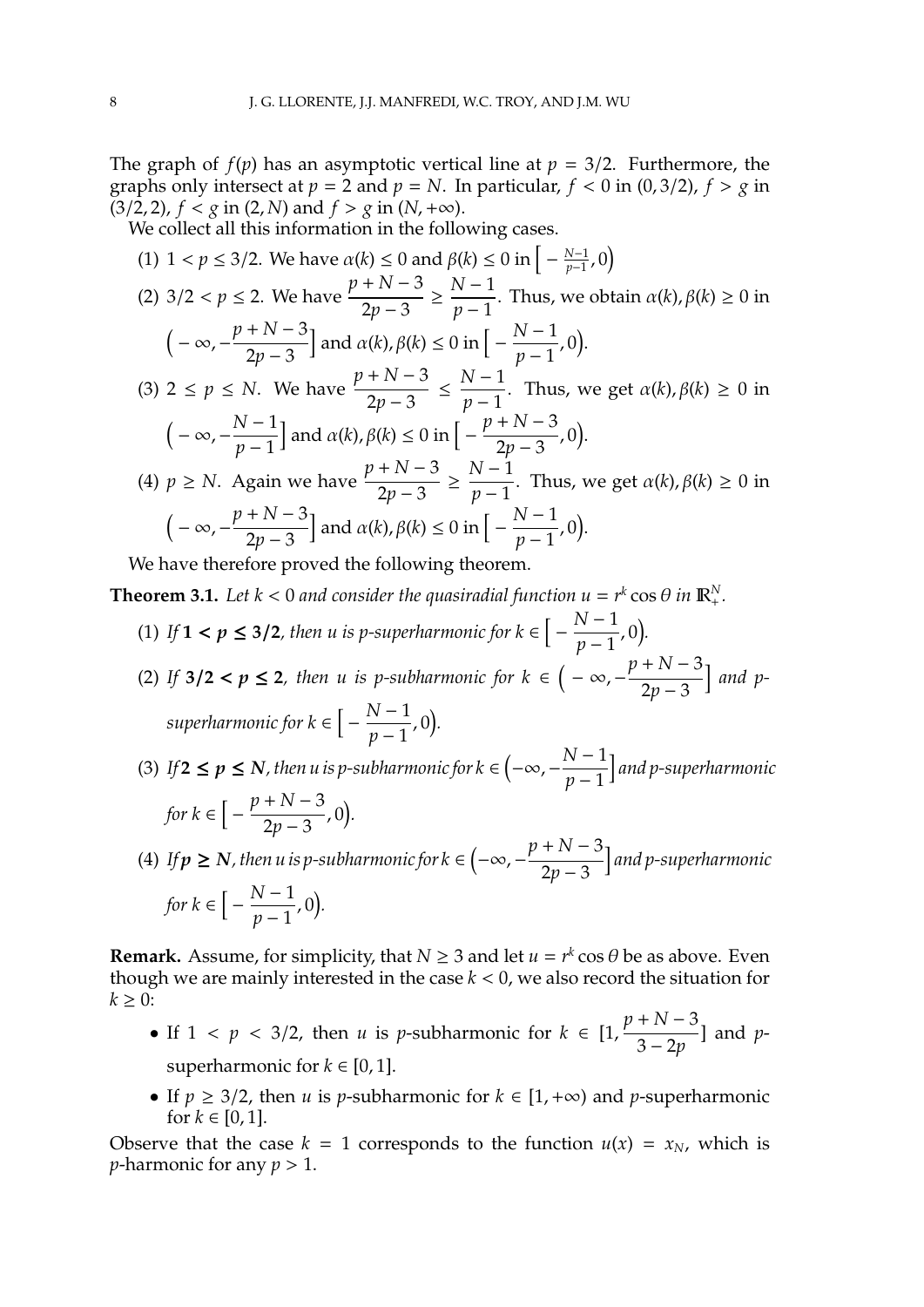## 4. ODE theorems: Proof of Theorem 1.2

Topological shooting methods were developed for the important model equation

<span id="page-8-0"></span>
$$
u'' + \frac{N-1}{r}u' + f(u) = 0,
$$
\n(4.1)

$$
u(0) = u_0 > 0 \text{ and } u'(0) = 0. \tag{4.2}
$$

Bound state solutions satisfy

$$
\lim_{r \to \infty} (u(r), u'(r)) = (0, 0). \tag{4.3}
$$

A positive ground state is a solution such that  $u(r) > 0$  for all  $r \ge 0$ . Hastings and McLeod  $(9)$ , pp. 5-6) present a standard two-step approach to prove that the initial value problem is well posed: first, transform  $(4.1)-(4.2)$  $(4.1)-(4.2)$  $(4.1)-(4.2)$  into the system

<span id="page-8-1"></span>
$$
u(r) = u_0 + \int_0^r v(\rho)d\rho,
$$
  

$$
v(r) = -\frac{1}{r^{N-1}} \int_0^r \rho^{N-1} f(u(\rho))d\rho.
$$
 (4.4)

Second, an application of the method of successive approximations shows that for each  $u_0 > 0$  there is an interval  $[0, r_1)$  over which a unique solution of  $(4.4)$ exists, and this solution depends continuously on  $u_0$ . It also shows (see [\[4\]](#page-22-5)) that ∂*u*  $\frac{\partial u}{\partial u_0}$  is continuous. This method applies in general (see [\[4,](#page-22-5) [8\]](#page-22-6)), including to problem  $(4.6)-(4.7)$  $(4.6)-(4.7)$  $(4.6)-(4.7)$  studied here. Therefore, problem  $(4.6)-(4.7)$  is well posed. Since 1963 the investigation of existence and uniqueness of bound state solutions when

$$
f(u) = |u^{p-1}|u - u, N > 1 \text{ and } 1 < p < \frac{N+1}{N-1}.
$$
 (4.5)

has been the central focus of several studies. In 1963 Nehari [\[20\]](#page-23-11) proved existence of a positive ground state solution when  $p = 3$ . In 1972 Coffman [\[5\]](#page-22-3) proved uniquesss of the positive ground state when  $p = 3$ . In 1989 Kwong [\[14\]](#page-23-9) proved uniqueness of the positive ground state in the general case *N* > 2 and  $1 < p < \frac{N+2}{N-2}$ . The uniqueness proofs in [\[5,](#page-22-3) [14\]](#page-23-9) combine the fact that  $u(r, \alpha)$  is continuously differentiable function of *r* and α, together with a clever analysis of the equation satisfied by  $\frac{\partial u(r,\alpha)}{\partial \alpha}$ . In our study of uniqueness we use this same approach to analyze properties of <sup>∂</sup>*y*(*r*,α) ∂*k* . Finally, we point out that in 1990 McLeod, Troy and Weissler [\[19\]](#page-23-12) let  $N > 1$  and  $1 < p < \frac{N+1}{N-1}$ , and used a topological shooting approach to prove existence of sign changing bound state solutions.

According to [\(3.1\)](#page-6-0) and [\(1.7\)](#page-1-1) the initial value problem to consider is

<span id="page-8-2"></span>
$$
((p-1)(y')^{2} + k^{2}y^{2}) y'' = ((3-2p)k + p - N) k y (y')^{2}
$$

$$
+ (k(1-p) + p - N) k^{3}y^{3} + (2 - N)y' \cot(x) ((y')^{2} + k^{2}y^{2}),
$$
(4.6)

<span id="page-8-3"></span>
$$
y(0) = 1 \text{ and } y'(0) = 0. \tag{4.7}
$$

where we have changed the notation *x* for  $\theta$  and  $y(x)$  for  $f(\theta)$ . The goal is to prove that if  $N \ge 2$  and  $p > 1$  there exists  $k(p, N) < 0$  such that if  $k = k(p, N)$  then the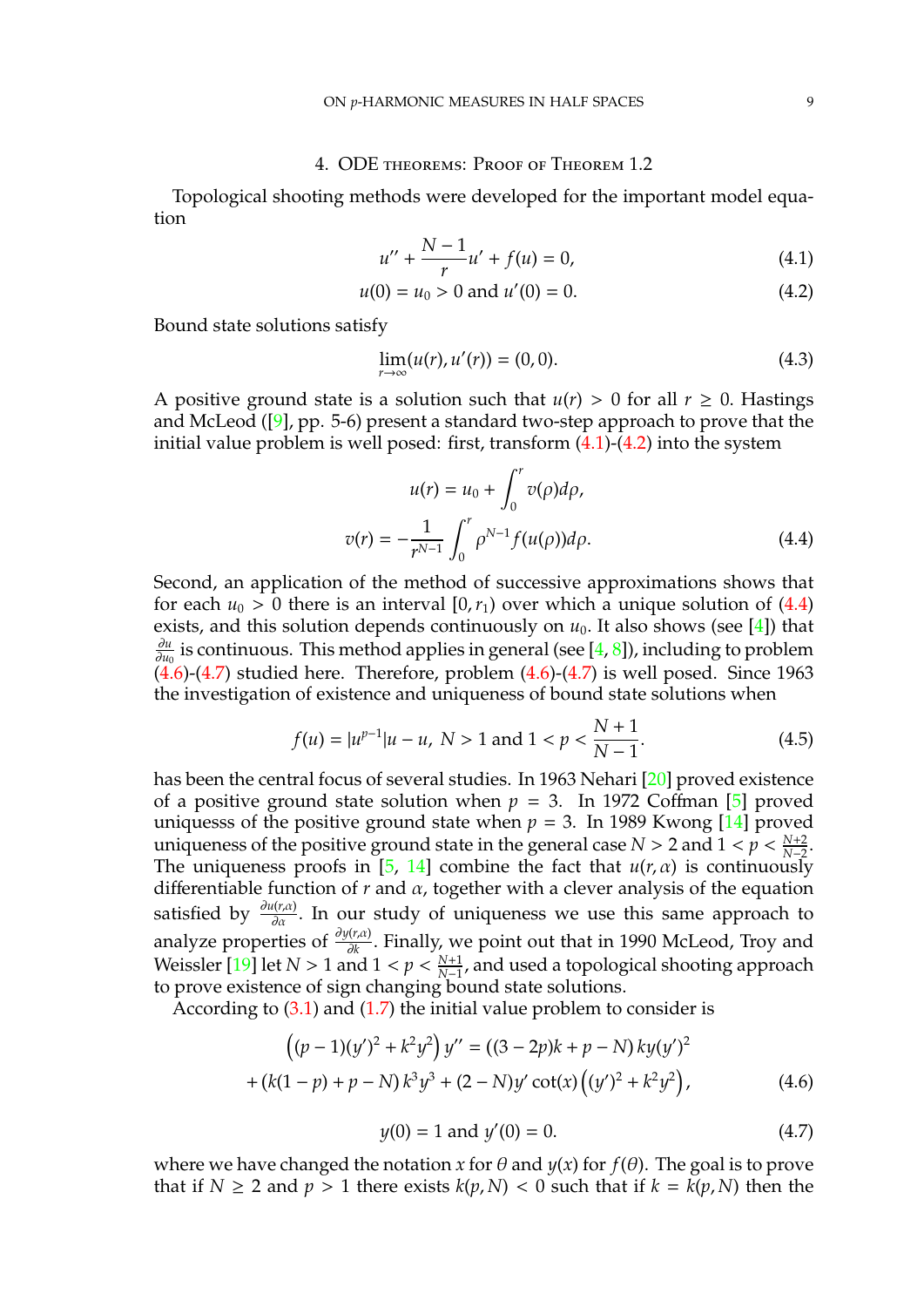solution of  $(4.6)-(4.7)$  $(4.6)-(4.7)$  $(4.6)-(4.7)$  satisfies

<span id="page-9-0"></span>
$$
0 < y(x) < 1 \text{ and } y'(x) < 0 \text{ for all } x \in \left(0, \frac{\pi}{2}\right), \text{ and } \lim_{x \to \frac{\pi}{2}} y(x) = 0. \tag{4.8}
$$

Because of the known cases (see Introduction) we always assume *N* > 2. It suffices to consider two separate regimes: **(a)**  $1 < p < N$ , and **(b)**  $p \ge N$ .

<span id="page-9-1"></span>**Theorem 4.1. (a)** Let  $1 < p < N$ . There exists a unique  $k(p, n) \in \left(-\infty, \frac{N-p}{1-p}\right)$ 1−*p such that if*  $k = k(p, n)$  *then the solution of* [\(4.6\)](#page-8-2)–[\(4.7\)](#page-8-3) *satisfies* [\(4.8\)](#page-9-0)*.* 

**(b)** *Let p* ≥ *N*. *There exists a unique k*(*p*, *n*) ∈ (−∞, 0) *such that if k* = *k*(*p*, *n*) *then the solution of [\(4.6\)](#page-8-2)-[\(4.7\)](#page-8-3) satisfies [\(4.8\)](#page-9-0).*

Our first step in the proof of Theorem [4.1](#page-9-1) is to follow Deblassie and Smits [\[6\]](#page-22-1), and set  $y = \exp\left(\int_0^x H(t)dt\right)$ . Then, we have  $y(0) = 1$ , and substitution into [\(4.6\)](#page-8-2) gives the first order equation

<span id="page-9-2"></span>
$$
((p-1)H2 + k2)(H' + H2) = ((3-2p)k + p - N)kH2+ (k(1-p) + p - N)k3 + (2 - N)H cot(x)(H2 + k2),
$$
\n(4.9)

Differentiating and using  $y'(0) = 0$  we get  $H(0) = 0$ . It now follows from that property  $(4.8)$  holds if  $H(x)$  also satisfies

<span id="page-9-3"></span>
$$
-\infty < H(x) < 0 \text{ and } H'(x) < 0 \text{ for all } x \in \left(0, \frac{\pi}{2}\right), \text{ and } \lim_{x \to \frac{\pi}{2}^-} H(x) = -\infty. \tag{4.10}
$$

Thus, Theorem [4.1](#page-9-1) follows from

<span id="page-9-4"></span>**Theorem 4.2.** (a) Let  $1 < p < N$ . There exists a unique  $k(p, n) \in \left(-\infty, \frac{N-p}{1-p}\right)$ 1−*p such that if*  $k = k(p, n)$  *then the solution of [\(4.9\)](#page-9-2)* with  $H(0) = 0$  *satisfies [\(4.10\)](#page-9-3).* 

**(b)** Let  $p \ge N$ . There exists a unique  $k(p, n) \in (-\infty, 0)$  such that if  $k = k(p, n)$  then the *solution of*  $(4.9)$  *with*  $H(0) = 0$  *satisfies*  $(4.10)$ *.* 

4.1. **Proof of Theorem [4.2](#page-9-4) (Existence).** We make use of a topological shooting technique developed in five steps.

**(Step I)** First, in Lemma  $4.3$  we prove, for appropriately chosen  $k < 0$ , that solutions of [\(4.9\)](#page-9-2) with *H*(0) = 0 decrease and satisfy *H*(*x*) → −∞ at a critical value  $x_k \in (0, \pi]$ . **(Step II)** We define two topological shooting sets  $S_1$  and  $S_2$ . (a) For  $1 < p < N$  we set

$$
S_1 = \left\{ \hat{k} < \frac{N-2}{1-p} : \text{if } \hat{k} < k < \frac{N-2}{1-p} \text{ then} \right\}
$$
\n
$$
H'(x) < 0 \text{ and } -\infty < H(x) < 0 \text{ for all } x \in \left(0, \frac{\pi}{2}\right] \right\},\tag{4.11}
$$

**(b)** and for  $p \geq N$  we set

$$
S_2 = \left\{ \hat{k} < 0 \mid \text{if } \hat{k} < k < 0 \text{ then } H'(x) < 0 \right\}
$$
\n
$$
\text{and } -\infty < H(x) < 0 \text{ for all } x \in \left( 0, \frac{\pi}{2} \right] \right\}. \tag{4.12}
$$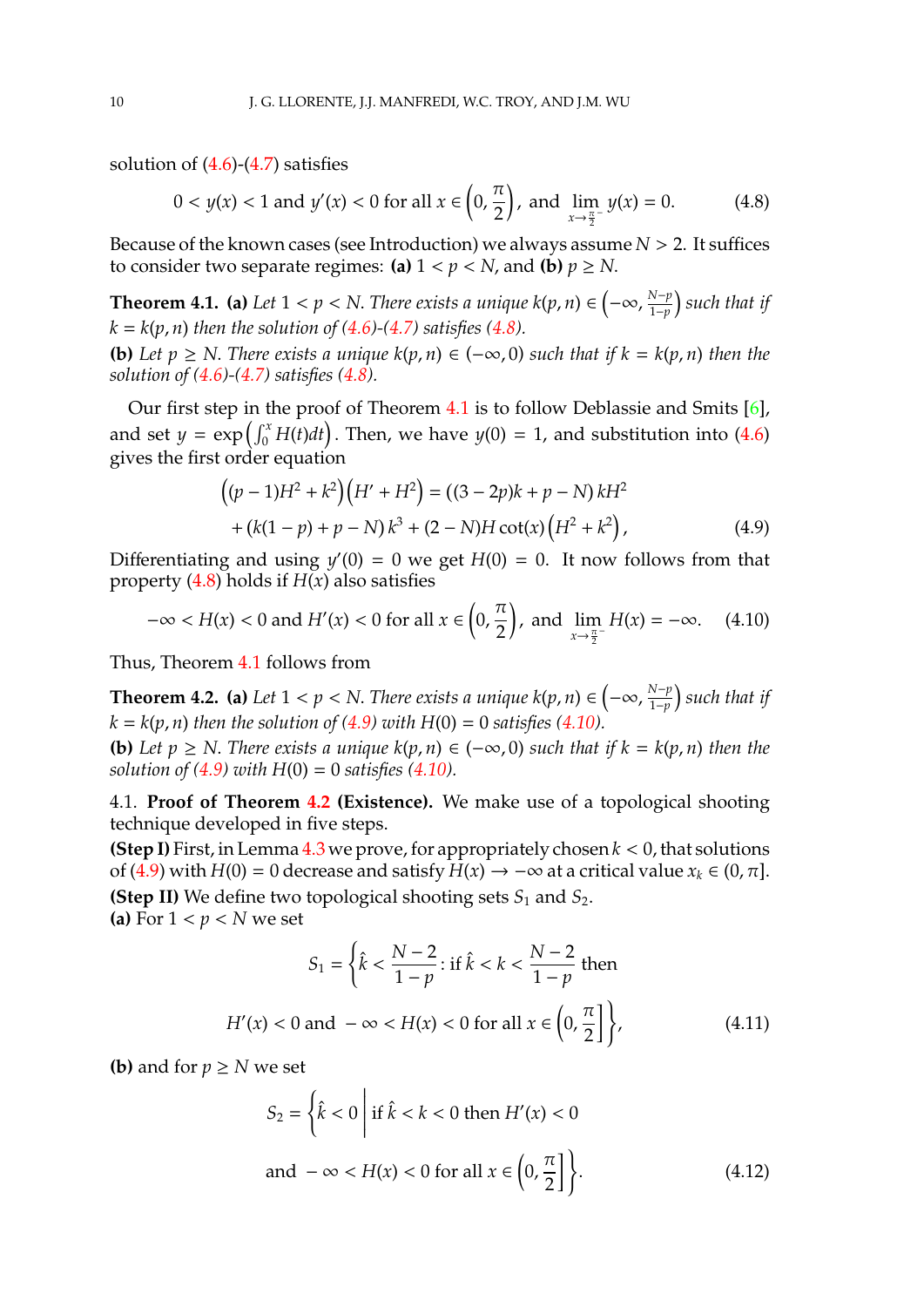Not that it follows from continuity of solutions with respect to  $k$  that  $S_1$  and  $S_2$  are open.

**(Step III)**  $S_1$  and  $S_2$  are non empty, open subintervals of  $(-\infty, 0)$  (Lemma [4.4\)](#page-12-0). **(Step IV)**  $S_1$  and  $S_2$  are bounded below (Lemma [4.5\)](#page-13-0)

**(StepV)** (a) We have that  $k(p, N) = \inf S_1$  if  $1 < p < N$  and (b)  $k(p, N) = \inf S_2$  if  $p \geq N$  (Lemma [4.6](#page-14-0)).

**Remark.** Throughout we make use of the fact that [\(4.9\)](#page-9-2) can be written as

<span id="page-10-5"></span>
$$
((p-1)H2 + k2)H' = (H2 + k2)2 (1 - p)
$$
  
+ 
$$
(H2 + k2)(k(p - N) + (2 - N)H \cot(x)).
$$
 (4.13)

<span id="page-10-0"></span>**Lemma 4.3.** (a) For  $1 < p < N$  we have

$$
H'(0) = 0 \text{ if } k = \frac{N-p}{1-p} < 0, \text{ and } H'(0) < 0 \text{ if } k < \frac{N-p}{1-p}, \tag{4.14}
$$

*and for each k* <  $\frac{N-p}{1-p}$ 1−*p there exists x<sup>k</sup>* ∈ (0, π] *such that*

<span id="page-10-1"></span>
$$
-\infty < H(x) < 0 \text{ and } H'(x) < 0 \text{ for all } x \in (0, x_k), \text{ and } \lim_{x \to x_k^-} H(x) = -\infty.
$$
 (4.15)

**(b)** For  $p \geq N$  we have

$$
H'(0) < 0 \text{ for all } k < 0. \tag{4.16}
$$

*For each k* < 0 *there exists*  $x_k \in (0, \pi]$  *such that* [\(4.15\)](#page-10-1) *holds.* 

*Proof.* (a) Let  $1 < p < N$ . It follows from [\(4.9\)](#page-9-2) and  $H(0) = 0$  that

<span id="page-10-2"></span>
$$
H'(0) = \frac{k(1-p)}{N-1} \left( k - \frac{N-p}{1-p} \right).
$$
 (4.17)

Since  $1 < p < N$ , we conclude from [\(4.17\)](#page-10-2) that  $H'(0) = 0$  when  $k = \frac{N-p}{1-p}$ <u><sup>N−p</sup></u>, and  $H'(0) < 0$ when  $k < \frac{N-p}{1-p}$  $\frac{N-p}{1-p}$ . Next, suppose that there exists  $k < \frac{N-p}{1-p}$ .  $\frac{1-p}{1-p}$  and corresponding value  $\tilde{x} \in (0, \pi)$  such that

<span id="page-10-3"></span>
$$
H'(x) < 0 \text{ for all } x \in [0, \tilde{x}), \ -\infty < H(\tilde{x}) < 0 \text{ and } H'(\tilde{x}) = 0. \tag{4.18}
$$

Then

<span id="page-10-4"></span>
$$
H''(\tilde{x}) \ge 0. \tag{4.19}
$$

It follows from a differentiation of [\(4.9\)](#page-9-2) and [\(4.18\)](#page-10-3) that

$$
((p-1)H^2(\tilde{x}) + k^2)H''(\tilde{x}) = (N-2)\csc^2(\tilde{x})H(\tilde{x})\left(H^2(\tilde{x}) + k^2\right) < 0,\tag{4.20}
$$

contradicting [\(4.19\)](#page-10-4). We conclude that  $-\infty < H(x) < 0$  and  $H'(x) < 0$  for  $x \in (0, \pi)$ as long as the solution exists. Thus, for each  $k < \frac{N-p}{1-p}$  we let  $[0, x_k)$  denote the maximal subinterval of  $[0, \pi]$  over which the solution of  $(4.9)$  exists. We need to prove that

<span id="page-10-6"></span>
$$
\lim_{x \to x_k^-} H(x) = -\infty \text{ for all } k < \frac{N - p}{1 - p}.\tag{4.21}
$$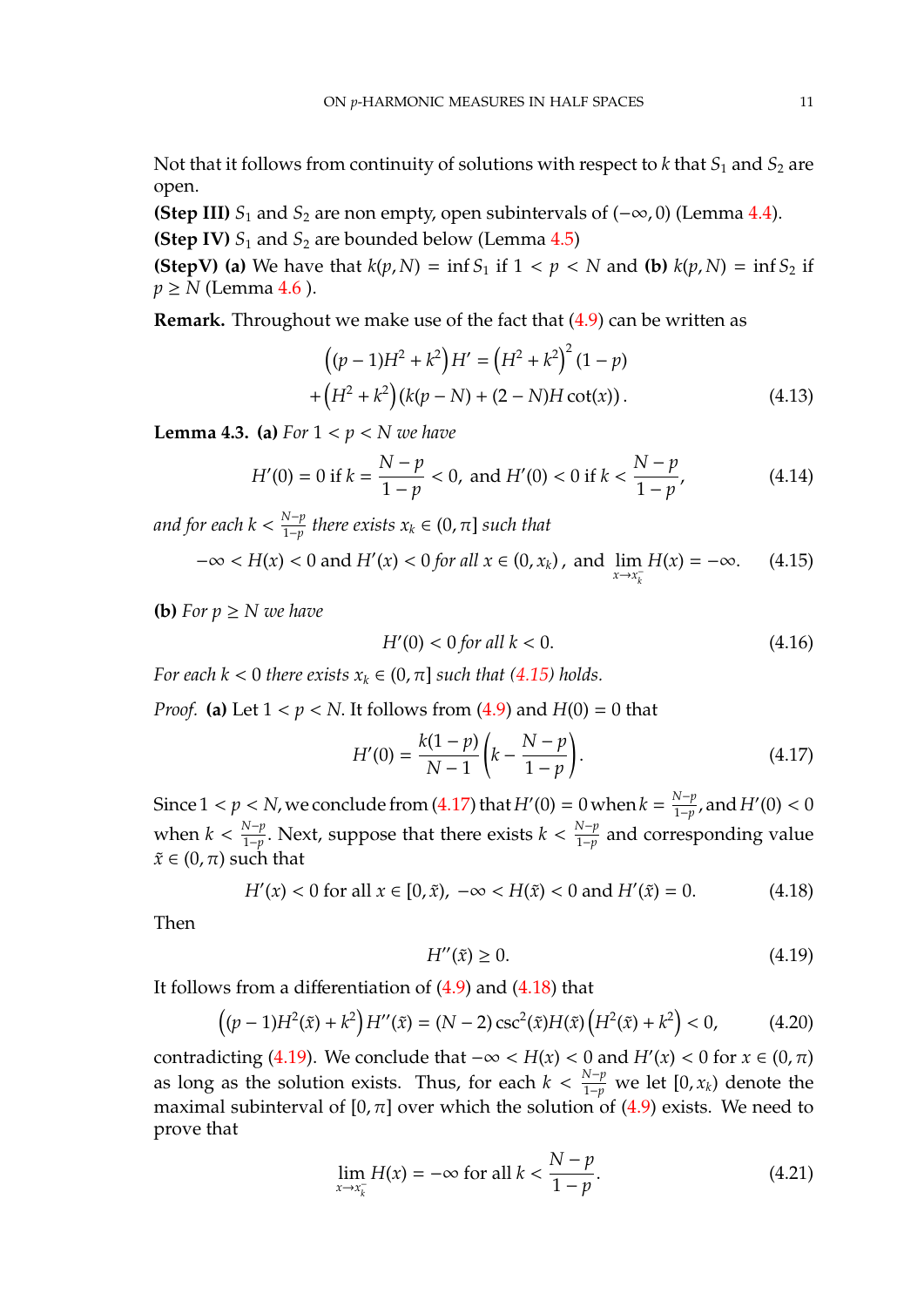First, suppose there exists  $k < \frac{N-p}{1-p}$  $\frac{N-p}{1-p}$  such that  $x_k ≥ π$ . We need to prove that

<span id="page-11-0"></span>
$$
\lim_{x \to \pi^-} H(x) = -\infty. \tag{4.22}
$$

Suppose, however, that [\(4.22\)](#page-11-0) does not hold, and that

<span id="page-11-7"></span>
$$
-\infty < H(x) < 0, \ H'(x) < 0 \text{ for all } x \in (0, \pi), \text{ and } -\infty < H(\pi) < 0. \tag{4.23}
$$

Dividing [\(4.13\)](#page-10-5) by  $(p-1)H^2 + k^2$ , we conclude, since  $1 - p < 0$  and  $kp < 0$ , that

<span id="page-11-1"></span>
$$
H' \le \frac{H^2 + k^2}{(p-1)H^2 + k^2} \left(-kN + (2-N)H\cot(x)\right) \text{ for all } x \in (0, \pi). \tag{4.24}
$$

We need upper bounds on the terms on the right side of  $(4.24)$ . For this define

<span id="page-11-2"></span>
$$
L = \min\bigg\{1, \frac{1}{p-1}\bigg\}.\tag{4.25}
$$

It is easily verified that

<span id="page-11-3"></span>
$$
L \le \frac{H^2 + k^2}{(p-1)H^2 + k^2} \le \frac{p}{p-1} \quad \forall H < 0 \text{ and } k < 0. \tag{4.26}
$$

We focus on the interval  $\frac{\pi}{2} \le x < \pi$  where  $-\infty < \cot(x) \le 0$ . First, define

<span id="page-11-4"></span>
$$
M_1 = -\frac{kNp}{p-1} > 0 \text{ and } M_2 = (2 - N)H\left(\frac{\pi}{2}\right)L > 0.
$$
 (4.27)

Combining [\(4.24\)](#page-11-1) with [\(4.25\)](#page-11-2), [\(4.26\)](#page-11-3), and [\(4.27\)](#page-11-4), we obtain

<span id="page-11-5"></span>
$$
H' \le M_1 + M_2 \cot(x), \ \frac{\pi}{2} \le x < \pi. \tag{4.28}
$$

Integrating [\(4.28\)](#page-11-5), we conclude that

<span id="page-11-6"></span>
$$
H(x) \le H\left(\frac{\pi}{2}\right) + M_1\left(x - \frac{\pi}{2}\right) + M_2\ln(\sin(x)), \ \frac{\pi}{2} \le x < \pi. \tag{4.29}
$$

Since  $M_2 > 0$ , it follows from [\(4.29\)](#page-11-6) that  $H(x) \to -\infty$  as  $x \to \pi^-$ , which contradicts [\(4.23\)](#page-11-7). Thus, it must be the case that [\(4.22\)](#page-11-0) holds if  $x_k = \pi$ . Finally, we need to consider the possibility that there exists  $k < \frac{N-p}{1-p}$  $\frac{N-p}{1-p}$  such that 0 < *x<sub>k</sub>* < *π* and [\(4.21\)](#page-10-6) does not hold. Then

$$
-\infty < H(x) < 0 \text{ and } H'(x) < 0 \text{ for all } x \in (0, x_k),
$$
 (4.30)

and

$$
-\infty < H(x_k) < 0. \tag{4.31}
$$

П

Then  $(p-1)H^2(x_k) + k^2 > 0$  is bounded and all terms on the right side of [\(4.13\)](#page-10-5) are non zero and bounded. Thus, the solution can be uniquely continued past *x<sup>k</sup>* , which contradicts the definition of  $x_k$ . This completes the proof of property  $(4.21)$ and part **(a)**. The proof of part **(b)** is essentially the same and is omitted for the sake of brevity.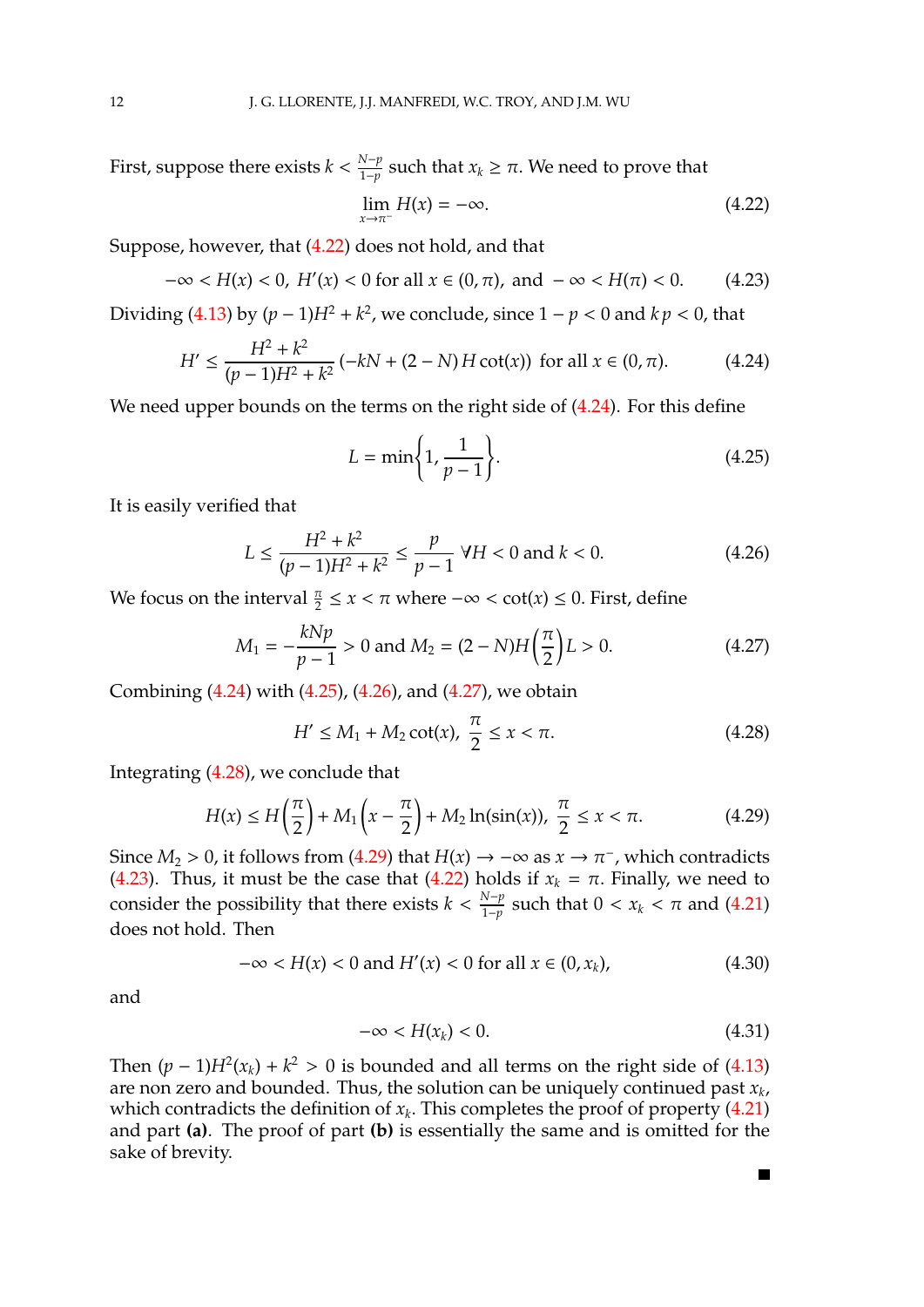<span id="page-12-0"></span>**Lemma 4.4.** (a) *For*  $1 < p < N$  *there exists*  $k_1 < \frac{N-p}{1-p}$ 1−*p such that*

$$
k \in S_1 \text{ for all } k \in \left(k_1, \frac{N-p}{1-p}\right). \tag{4.32}
$$

**(b)** For  $p \geq N$  there exists  $k_2 < 0$  such that

$$
k \in S_2 \text{ for all } k \in (k_1, 0). \tag{4.33}
$$

*Proof.* **(a)** For  $0 \le x \le \frac{\pi}{2}$  $\frac{\pi}{2}$ , as long as  $H'(x) < 0$  and  $-\infty < H(x) \le 0$  we conclude that  $(2 - N)H(x) \cot(x) \ge 0$ , hence [\(4.13\)](#page-10-5) reduces to

<span id="page-12-1"></span>
$$
((p-1)H2 + k2)H' \ge (H2 + k2)((1-p)(H2 + k2) + k(p - N)).
$$
 (4.34)

Next, divide  $(4.34)$  by  $(p-1)H^2 + k^2$ , rearrange terms and obtain

<span id="page-12-2"></span>
$$
H' \ge \frac{(H^2 + k^2)(1 - p)}{(p - 1)H^2 + k^2} \left( H^2 + k \left( k - \frac{N - p}{1 - p} \right) \right). \tag{4.35}
$$

Note that

<span id="page-12-3"></span>
$$
k\left(k - \frac{N - p}{1 - p}\right) > 0 \text{ for all } k < \frac{N - p}{1 - p} < 0. \tag{4.36}
$$

Thus, when  $k < \frac{N-p}{1-p}$  $\frac{1}{1-p}$  < 0, we combine inequality [\(4.26\)](#page-11-3) with [\(4.35\)](#page-12-2) and [\(4.36\)](#page-12-3), and conclude that

<span id="page-12-4"></span>
$$
H' \ge -p\left(H^2 + k\left(k - \frac{N - p}{1 - p}\right)\right) \tag{4.37}
$$

for  $x \in \left[0, \frac{\pi}{2}\right]$  $\left\lfloor \frac{\pi}{2} \right\rfloor$  as long as −∞ < *H*(*x*) ≤ 0 and *H'*(*x*) < 0. An integration of [\(4.37\)](#page-12-4) gives

<span id="page-12-5"></span>
$$
H(x) \ge -\sqrt{k\left(k - \frac{N-p}{1-p}\right)}\tan\left(x p \sqrt{k\left(k - \frac{N-p}{1-p}\right)}\right) > -\infty
$$
 (4.38)

for  $x \in \left[0, \frac{\pi}{2}\right]$  $\frac{\pi}{2}$  as long as  $-\infty < H(x) \leq 0$  and  $H'(x) < 0.$  Finally, let  $k_1 < \frac{N-p}{1-p}$  $\frac{N-p}{1-p}$  such that

<span id="page-12-6"></span>
$$
p\sqrt{k\left(k-\frac{N-p}{1-p}\right)} < 1 \ \forall k \in \left(k_1, \frac{N-p}{1-p}\right). \tag{4.39}
$$

Thus, when  $k \in (k_1, \frac{N-p}{1-p})$ *N−p* ), we conclude from [\(4.38\)](#page-12-5), [\(4.39\)](#page-12-6) and Lemma [4.3](#page-10-0) that

<span id="page-12-7"></span>
$$
H(x) \ge -\sqrt{k\left(k - \frac{N-p}{1-p}\right)}\tan\left(\sqrt{k\left(k - \frac{N-p}{1-p}\right)}px\right) > -\infty \,\forall x \in \left[0, \frac{\pi}{2}\right],\qquad(4.40)
$$

and that

<span id="page-12-8"></span>
$$
H'(x) < 0 \,\forall x \in \left[0, \frac{\pi}{2}\right].\tag{4.41}
$$

It follows from [\(4.40\)](#page-12-7) and [\(4.41\)](#page-12-8) that  $k \in S_1$  for all  $k \in (k_1, \frac{N-p}{1-p})$ 1−*p* . This completes the proof of part **(a)**.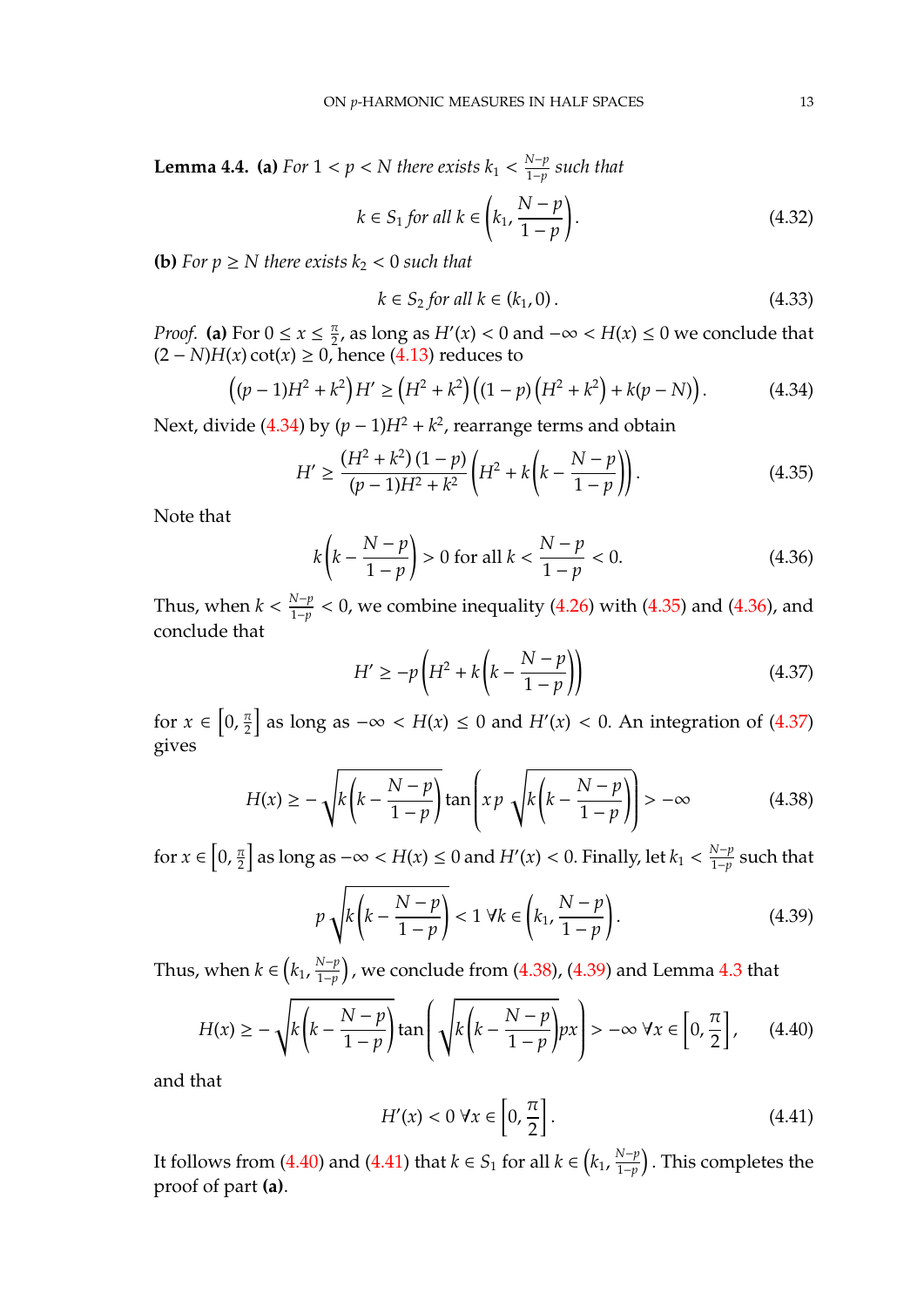**Part (b).** There are two small adjustments to make. First, because  $\frac{N-p}{1-p} \ge 0$ , we replace [\(4.36\)](#page-12-3) with

$$
k\left(k - \frac{N - p}{1 - p}\right) > 0 \text{ for all } k < 0.
$$
\n
$$
(4.42)
$$

Second, in place of choosing  $k_1$  to satisfy [\(4.39\)](#page-12-6), we let  $k_2 < 0$  be chosen such that

$$
p\sqrt{k\left(k-\frac{N-p}{1-p}\right)} < 1 \text{ for all } k \in (k_2, 0).
$$
 (4.43)

With these adjustments the proof of **(b)** is the same as the proof of **(a)**, and we omit the details for the sake of brevity.

<span id="page-13-0"></span>**Lemma 4.5.** (a) *For*  $1 < p < N$  *there is a value*  $k_3 < \frac{N-p}{1-p}$  $\frac{N-p}{1-p}$  < 0 such that 0 <  $x_{k_3}$  ≤  $\frac{\pi}{2}$  $\frac{\pi}{2}$ . **(b)** For  $p \ge N$  there is a value  $k_4 < 0$  such that  $0 < x_{k_4} \le \frac{\pi}{2}$  $\frac{\pi}{2}$ .

*Proof.* **(a)** We assume, for contradiction that

<span id="page-13-1"></span>
$$
x_k > \frac{\pi}{2} \text{ for all } k < \frac{N-p}{1-p}.
$$
 (4.44)

П

Throughout we focus on the interval  $\left\lceil \frac{\pi}{4} \right\rceil$  $\frac{\pi}{4}$ ,  $\frac{\pi}{2}$  $\left[\frac{\pi}{2}\right]$ . First, we observe that

$$
0 \le \cot(x) \le 1
$$
 and  $0 < \frac{k^2}{(p-1)H^2 + k^2} \le 1 \ \forall x \in \left[\frac{\pi}{4}, \frac{\pi}{2}\right].$  (4.45)

When  $N > 2$ ,  $p > 1$ ,  $\frac{\pi}{4}$  $\frac{\pi}{4} \leq x \leq \frac{\pi}{2}$  $\frac{\pi}{2}$ ,  $H < 0$  and  $k < 0$  we conclude that

<span id="page-13-2"></span>
$$
0 < \frac{(2-N)H\cot(x)}{(p-1)H^2 + k^2} \le \left(\frac{2-N}{2k\sqrt{p-1}}\right) \left(\frac{2k\sqrt{p-1}H}{(p-1)H^2 + k^2}\right) \le \frac{2-N}{2k\sqrt{p-1}},\tag{4.46}
$$

since  $(\sqrt{(p-1)}H - k)^2$  ≥ 0. Next, divide [\(4.13\)](#page-10-5) by  $(p-1)H^2 + k^2$  and get

<span id="page-13-3"></span>
$$
H' = (H^2 + k^2) \left( \left( \frac{(1-p)(H^2 + k^2)}{(p-1)H^2 + k^2} \right) + \left( \frac{p-N}{k} \right) \left( \frac{k^2}{(p-1)H^2 + k^2} \right) \right) + (H^2 + k^2) \left( \frac{(2-N)H \cot(x)}{(p-1)H^2 + k^2} \right).
$$
 (4.47)

Combining  $(4.26)$ ,  $(4.44)$ ,  $(4.46)$  and $(4.47)$ , we conclude that

<span id="page-13-4"></span>
$$
H' \le (H^2 + k^2) \left( (1 - p)L + \frac{(p - N)}{k} + \frac{2 - N}{2k\sqrt{p - 1}} \right).
$$
 (4.48)

Now let  $\tilde{k} < \frac{N-2}{1-n}$ 1−*p* < 0 such that

<span id="page-13-5"></span>
$$
\frac{(1-p)L}{2} + \frac{(p-N)}{k} + \frac{2-N}{2k\sqrt{p-1}} < 0 \text{ for all } k < \tilde{k}.\tag{4.49}
$$

It follows from  $(4.48)$  and  $(4.49)$  that

<span id="page-13-6"></span>
$$
H' \le \frac{(1-p)L}{2} (H^2 + k^2) \text{ for all } x \in \left[\frac{\pi}{4}, \frac{\pi}{2}\right] \text{ and } k < \tilde{k}.
$$
 (4.50)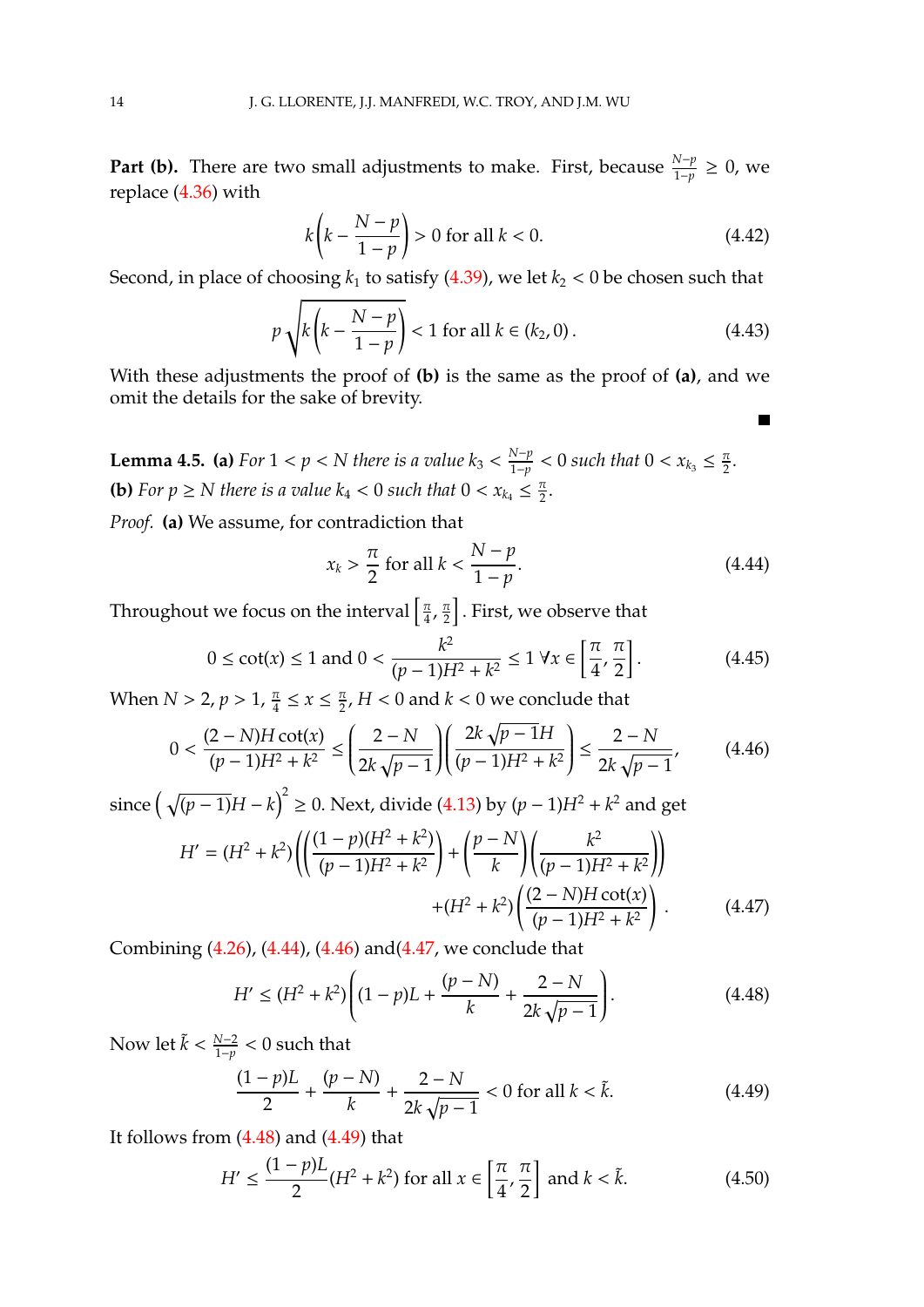Integrating  $(4.50)$  from  $\frac{\pi}{4}$  to *x* gives

<span id="page-14-1"></span>
$$
\tan^{-1}\left(\frac{H(x)}{k}\right) \ge \tan^{-1}\left(\frac{H(\pi/4)}{k}\right) + \frac{Lk(1-p)}{2}\left(x - \frac{\pi}{4}\right) \text{ for all } x \in \left[\frac{\pi}{4}, \frac{\pi}{2}\right].\tag{4.51}
$$

Assumption  $(4.44)$ , and the fact that  $H(x)$  is decreasing on  $[0, x_k]$ , imply that

<span id="page-14-2"></span>
$$
\frac{\pi}{2} > \tan^{-1}\left(\frac{H(x)}{k}\right) \ge \tan^{-1}\left[\frac{H(\pi/4)}{k}\right] > 0 \text{ for all } x \in \left[\frac{\pi}{4}, \frac{\pi}{2}\right] \text{ and } k < \tilde{k}.\tag{4.52}
$$

Thus, when  $x = \frac{\pi}{2}$  $\frac{\pi}{2}$ , it follows from [\(4.51\)](#page-14-1) and [\(4.52\)](#page-14-2) that

$$
\frac{\pi}{2} > \tan^{-1}\left(\frac{H(\pi/2)}{k}\right) > \frac{Lk(1-p)}{8}\pi > \frac{\pi}{2}, \text{ for all } k < \min\left\{\tilde{k}, \frac{4}{L(1-p)}\right\},\tag{4.53}
$$

a contradiction. Therefore, we conclude that [\(4.44\)](#page-13-1) does not hold, and that there exists  $k_3 < \frac{N-2}{1-n}$  $\frac{N-2}{1-p}$  such that  $x_{k_3}$  ≤  $\frac{\pi}{2}$  $\frac{\pi}{2}$ . The proof of part **(b)** is essentially the same as the proof of **(a)**, and is omitted for the sake of brevity.

<span id="page-14-0"></span>**Lemma 4.6.** (a) *For*  $1 < p < N$  *we have* 

$$
k(p, N) = \inf S_1. \tag{4.54}
$$

**(b)** For  $p \geq N$ , we have

$$
k(p, N) = \inf S_2. \tag{4.55}
$$

*Proof.* (a) It follows from the definition of  $S<sub>1</sub>$ , Lemma [4.4](#page-12-0) and Lemma [4.5](#page-13-0) that  $k<sub>∗</sub> = inf S<sub>1</sub> > −∞. Let H<sub>∗</sub>(*x*) denote the solution of (4.9). When *k* = *k<sub>∗</sub>* Lemma 4.3$  $k<sub>∗</sub> = inf S<sub>1</sub> > −∞. Let H<sub>∗</sub>(*x*) denote the solution of (4.9). When *k* = *k<sub>∗</sub>* Lemma 4.3$  $k<sub>∗</sub> = inf S<sub>1</sub> > −∞. Let H<sub>∗</sub>(*x*) denote the solution of (4.9). When *k* = *k<sub>∗</sub>* Lemma 4.3$  $k<sub>∗</sub> = inf S<sub>1</sub> > −∞. Let H<sub>∗</sub>(*x*) denote the solution of (4.9). When *k* = *k<sub>∗</sub>* Lemma 4.3$ implies that  $x_k \in (0, \pi]$  exists such that

<span id="page-14-3"></span>
$$
-\infty < H_*(x) < 0 \text{ and } H'_*(x) < 0 \text{ for all } x \in (0, x_{k_*}), \text{ and } \lim_{x \to x_{k_*}^-} H_*(x) = -\infty. \tag{4.56}
$$

Our goal is to show that  $x_{k_*} = \frac{\pi}{2}$  $\frac{\pi}{2}$ , from which we conclude that  $k(p, N) = k_* = \inf S_1$ . For contradiction we assume that  $x_{k_*} \neq \frac{\pi}{2}$  $\frac{\pi}{2}$ . Then  $x_{k_*} \in \left(0, \frac{\pi}{2}\right)$  $\frac{\pi}{2}$ ) U  $\left(\frac{\pi}{2}\right)$  $\left[\frac{\pi}{2},\pi\right]$ . Suppose that  $x_{k_*} \in \left(\frac{\pi}{2}\right)$  $\left[\frac{\pi}{2}, \pi\right]$ . Then  $k_* \in S_1$  and we conclude from the definition of  $S_1$ , Lemma [4.3](#page-10-0) and continuity of solutions with respect to *k* over the compact interval  $\left[0,\frac{\pi}{2}\right]$  $\frac{\pi}{2}$  that, if *k*<sup>∗</sup> − *k* > 0 is sufficiently small, then

$$
-\infty < H(x) < 0 \text{ and } H'(x) < 0 \text{ for all } x \in \left(0, \frac{\pi}{2}\right].\tag{4.57}
$$

Thus,  $k \in S_1$  if  $k_* - k > 0$  is sufficiently small, which contradicts the definition of  $k_*$ . It remains to consider the second possibility, that  $0 < x_{k_*} < \frac{\pi}{2}$  $\frac{\pi}{2}$ . We define

<span id="page-14-6"></span>
$$
\delta = \frac{\pi}{2} - x_{k_*} > 0. \tag{4.58}
$$

We restrict our attention to the interval  $\frac{x_{k*}}{2}$  $\frac{\pi}{2}$ ,  $\frac{\pi}{2}$  $\frac{\pi}{2}$  where

<span id="page-14-5"></span>
$$
0 \le \cot(x) \le R = \cot\left(\frac{x_{k_*}}{2}\right) \text{ for all } x \in \left[\frac{x_{k_*}}{2}, \frac{\pi}{2}\right].\tag{4.59}
$$

It follows from [\(4.56\)](#page-14-3) that there is an  $\tilde{x} \in \left(\frac{x_k}{2}\right)$  $\left(\frac{\hat{z}_{k_*}}{2}, x_{k_*}\right)$  such that

<span id="page-14-4"></span>
$$
-\infty < H_*(\tilde{x}) < -1,\tag{4.60}
$$

 $\blacksquare$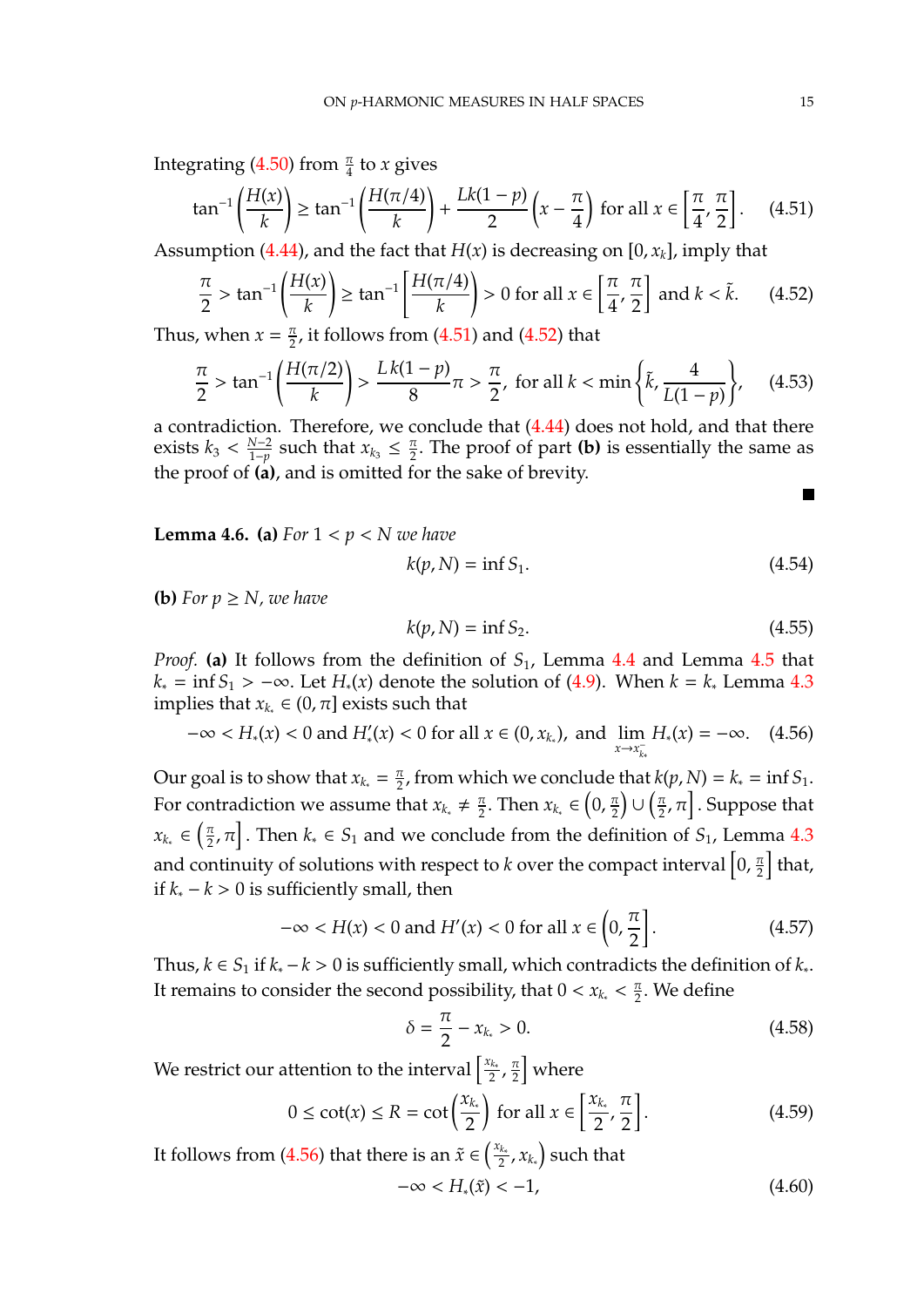<span id="page-15-0"></span>
$$
0 < \left| \frac{1}{k_*} \left( \frac{\pi}{2} - \tan^{-1} \left( \frac{H_*(\tilde{x})}{k} \right) \right) \right| < \frac{\delta}{20},\tag{4.61}
$$

and

<span id="page-15-1"></span>
$$
0 < \frac{\pi}{2} \left( \frac{|k_*||p - N| + k_*^2 |2 - p| + (N - 2)R}{(p - 1)|H_*(\tilde{x})|} \right) < \frac{\delta}{20}.\tag{4.62}
$$

We conclude from [\(4.60\)](#page-14-4)-[\(4.61\)](#page-15-0)-[\(4.62\)](#page-15-1), and continuity of solutions with respct to *k* over the interval [0,  $\tilde{x}$ ], that if  $k - k_* > 0$  is sufficiently small then  $H(x)$  satisfies

<span id="page-15-3"></span>
$$
-\infty < H(\tilde{x}) < -1,\tag{4.63}
$$

<span id="page-15-4"></span>
$$
0 < \left| \frac{1}{k} \left( \frac{\pi}{2} - \tan^{-1} \left( \frac{H(\tilde{x})}{k} \right) \right) \right| < \frac{\delta}{10},\tag{4.64}
$$

and

<span id="page-15-5"></span>
$$
0 < \frac{\pi}{2} \left( \frac{|k_*||p - N| + k_*^2 |2 - p| + (N - 2)R}{(p - 1)|H(\tilde{x})|} \right) < \frac{\delta}{10}.\tag{4.65}
$$

Next, recall from Lemma [4.4](#page-12-0) that

<span id="page-15-2"></span>
$$
x_k > \frac{\pi}{2} \ \forall k \in S_1. \tag{4.66}
$$

It follows from [\(4.66\)](#page-15-2), and the fact that  $H'(x) < 0$  for all  $x \in (0, x_{k_*})$ , that [\(4.63\)](#page-15-3) [\(4.64\)](#page-15-4)-[\(4.65\)](#page-15-5) can be extended to the entire interval  $\left[\tilde{x}, \frac{\pi}{2}\right]$  $\frac{\pi}{2}$  , that is,

<span id="page-15-6"></span>
$$
-\infty < H(x) < -1 \text{ for all } x \in \left[\tilde{x}, \frac{\pi}{2}\right],\tag{4.67}
$$

<span id="page-15-7"></span>
$$
0 < \left| \frac{1}{k} \left( \frac{\pi}{2} - \tan^{-1} \left( \frac{H(x)}{k} \right) \right) \right| < \frac{\delta}{10} \text{ for all } x \in \left[ \tilde{x}, \frac{\pi}{2} \right], \tag{4.68}
$$

and

<span id="page-15-8"></span>
$$
0 < \frac{\pi}{2} \left( \frac{|k_*||p - N| + k_*^2 |2 - p| + (N - 2)R}{(p - 1)|H(x)|} \right) < \frac{\delta}{10} \text{ for all } x \in \left[ \tilde{x}, \frac{\pi}{2} \right],\tag{4.69}
$$

when  $k - k_* > 0$  is sufficiently small. In order to make use of properties [\(4.67\)](#page-15-6)- $(4.68)$ - $(4.69)$  we first write  $(4.13)$  as

<span id="page-15-9"></span>
$$
((p-1)H2 + k2)H' = (H2 + k2)((1-p)H2 – k2)
$$
  
+(H<sup>2</sup> + k<sup>2</sup>) $(k2(2-p) + k(p-N) + (2-N)H \cot(x)).$  (4.70)

Dividing [\(4.70\)](#page-15-9) by  $(p − 1)H^2 + k^2$  gives

<span id="page-15-10"></span>
$$
H' = (H^2 + k^2)(-1 + F(x)),
$$
\n(4.71)

where

<span id="page-15-12"></span>
$$
F(x) = \frac{k^2(2-p) + k(p-N) + (2-N)H(x)\cot(x)}{(p-1)H^2(x) + k^2}.
$$
 (4.72)

Finally, we divide  $(4.71)$  by  $H^2 + k^2$  and obtain

<span id="page-15-11"></span>
$$
\frac{dH}{H^2 + k^2} = (-1 + F) dx.
$$
\n(4.73)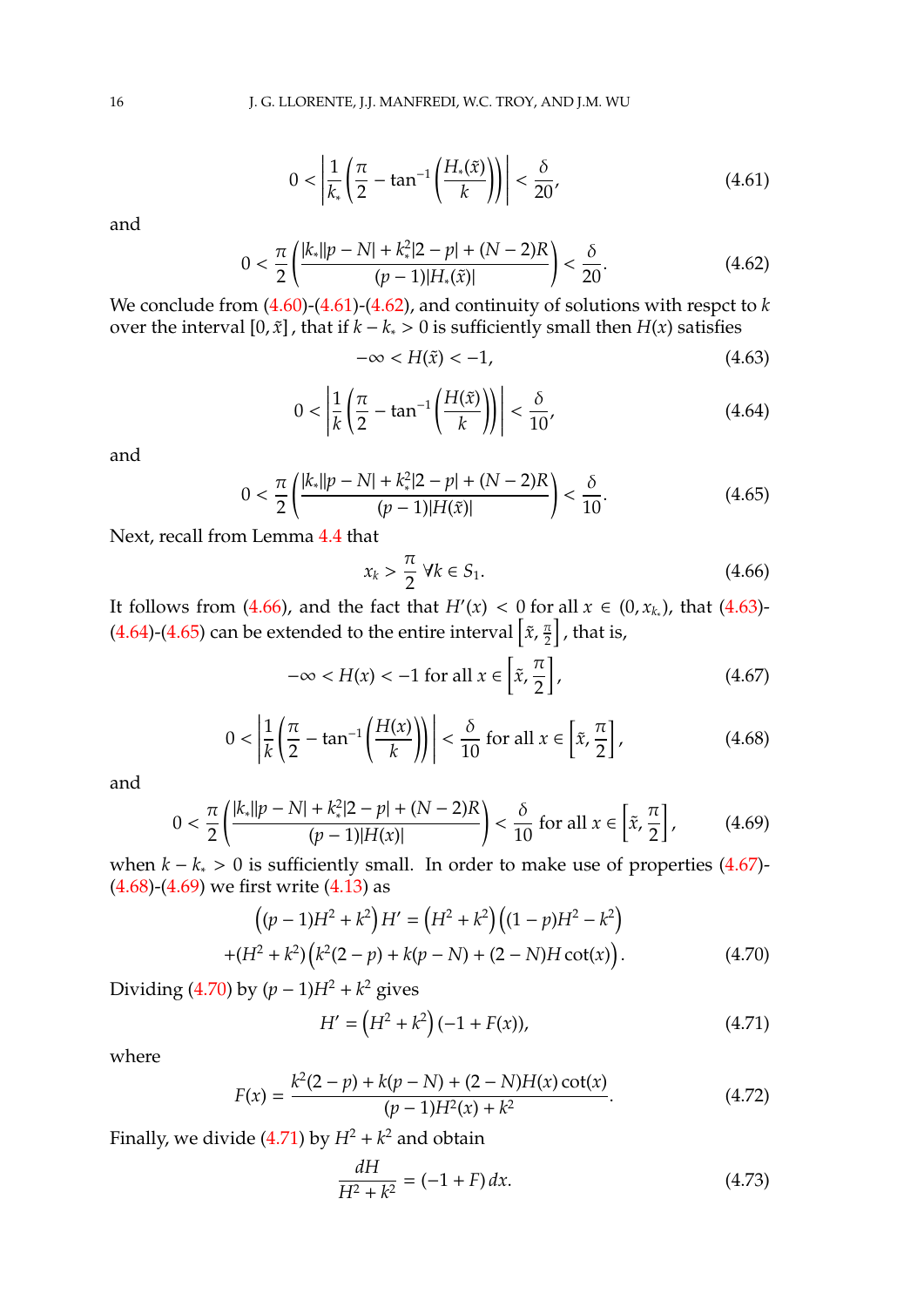Integrating  $(4.73)$  from  $\tilde{x}$  to *x* gives

<span id="page-16-0"></span>
$$
\frac{1}{k}\left(\tan^{-1}\left(\frac{H(x)}{k}\right) - \tan^{-1}\left(\frac{H(\tilde{x})}{k}\right)\right) = \tilde{x} - x + \int_{\tilde{x}}^{x} F(t)dt, \text{ for all } x \in \left[\tilde{x}, \frac{\pi}{2}\right].\tag{4.74}
$$

Setting  $x = \frac{\pi}{2}$  $\frac{\pi}{2}$  in [\(4.74\)](#page-16-0), we obtain

<span id="page-16-1"></span>
$$
\frac{\pi}{2} - \tilde{x} = \frac{1}{k} \left( \tan^{-1} \left( \frac{H(\tilde{x})}{k} \right) - \frac{\pi}{2} \right) + \frac{1}{k} \left( \frac{\pi}{2} - \tan^{-1} \left( \frac{H(\pi/2)}{k} \right) \right) + \int_{\tilde{x}}^{\pi/2} F(t) dt \tag{4.75}
$$

We need upper an bound on the right side of  $(4.75)$ . First, it follows from  $(4.68)$ that

<span id="page-16-7"></span>
$$
\left| \frac{1}{k} \left( \tan^{-1} \left( \frac{H(\tilde{x})}{k} \right) - \frac{\pi}{2} \right) + \frac{1}{k} \left( \frac{\pi}{2} - \tan^{-1} \left( \frac{H(\pi/2)}{k} \right) \right) \right|
$$
  

$$
\leq \left| \frac{1}{k} \left( \tan^{-1} \left( \frac{H(\tilde{x})}{k} \right) - \frac{\pi}{2} \right) \right| + \left| \frac{1}{k} \left( \frac{\pi}{2} - \tan^{-1} \left( \frac{H(\pi/2)}{k} \right) \right) \right| < \frac{\delta}{5}
$$
(4.76)

when  $k - k_* > 0$  is sufficiently small and  $\tilde{x} \le x \le \frac{\pi}{2}$ . Next, we note that  $|k| \le |k_*|$  and  $|k|^2 \le |k_*|^2$  when  $k_* < k < \frac{N-p}{1-p} < 0$ . From these ineq  $\frac{1-p}{1-p}$  < 0. From these inequalitites, property [\(4.59\)](#page-14-5) and the definition of *F* given in [\(4.72\)](#page-15-12) we obtain

<span id="page-16-3"></span>
$$
|F(x)| \le \frac{|k_*|^2 |2 - p| + |k_*||p - N| + |2 - N||H(x)|R}{(p - 1)H^2(x) + k^2}
$$

$$
= \frac{|k_*|^2 |2 - p| + |k_*||p - N|}{(p - 1)H^2(x) + k^2} + \frac{|2 - N||H(x)|R}{(p - 1)H^2(x) + k^2} \text{ for all } x \in \left[\tilde{x}, \frac{\pi}{2}\right]. \tag{4.77}
$$

It follows from [\(4.67\)](#page-15-6) and the fact that  $H'(x) < 0$  for all  $x \in \left[ \tilde{x}, \frac{\pi}{2} \right]$  $\frac{\pi}{2}$  , that

<span id="page-16-2"></span>
$$
H^{2}(x) \ge |H(x)| \ge |H(\tilde{x})| \text{ for all } x \in \left[\tilde{x}, \frac{\pi}{2}\right].
$$
 (4.78)

We conclude from [\(4.78\)](#page-16-2) that

<span id="page-16-4"></span>
$$
\frac{1}{(p-1)H^2(x) + k^2} \le \frac{1}{(p-1)|H(x)|} \le \frac{1}{(p-1)|H(\tilde{x})|} \text{ for all } x \in \left[\tilde{x}, \frac{\pi}{2}\right].\tag{4.79}
$$

and

<span id="page-16-5"></span>
$$
\frac{|H(x)|}{(p-1)H^2(x)+k^2} \le \frac{|H(x)|}{(p-1)|H^2(x)|} \le \frac{1}{(p-1)|H(x)|} \le \frac{1}{(p-1)|H(\tilde{x})|} \tag{4.80}
$$

for all  $x \in \left[ \tilde{x}, \frac{\pi}{2} \right]$  $\frac{\pi}{2} \bigr]$  . Next, we combine [\(4.77\)](#page-16-3), [\(4.79\)](#page-16-4)and [\(4.80\)](#page-16-5), and obtain

<span id="page-16-6"></span>
$$
|F(x)| \le \frac{|k_*|^2 |2 - p| + |k_*||p - N| + |2 - N|R}{(p - 1)|H(\tilde{x})|} \text{ for all } x \in \left[\tilde{x}, \frac{\pi}{2}\right]. \tag{4.81}
$$

It follows from [\(4.64\)](#page-15-4) and [\(4.81\)](#page-16-6), and the fact that  $\begin{array}{c} \hline \rule{0pt}{2.2ex} \\ \rule{0pt}{2.2ex} \end{array}$  $\int_{\tilde{x}}^{\pi/2} F(t) dt$  $\begin{array}{c} \hline \rule{0pt}{2.2ex} \\ \rule{0pt}{2.2ex} \end{array}$  $\leq \int_{\tilde{x}}^{\pi/2} |F(t)| dt$  that

<span id="page-16-8"></span>
$$
\left| \int_{\tilde{x}}^{\pi/2} F(t) dt \right| \leq \frac{\pi}{2} \left( \frac{|k_*|^2 |2 - p| + |k_*||p - N| + |2 - N|R}{(p - 1)|H(\tilde{x})|} \right) < \frac{\delta}{10}.
$$
 (4.82)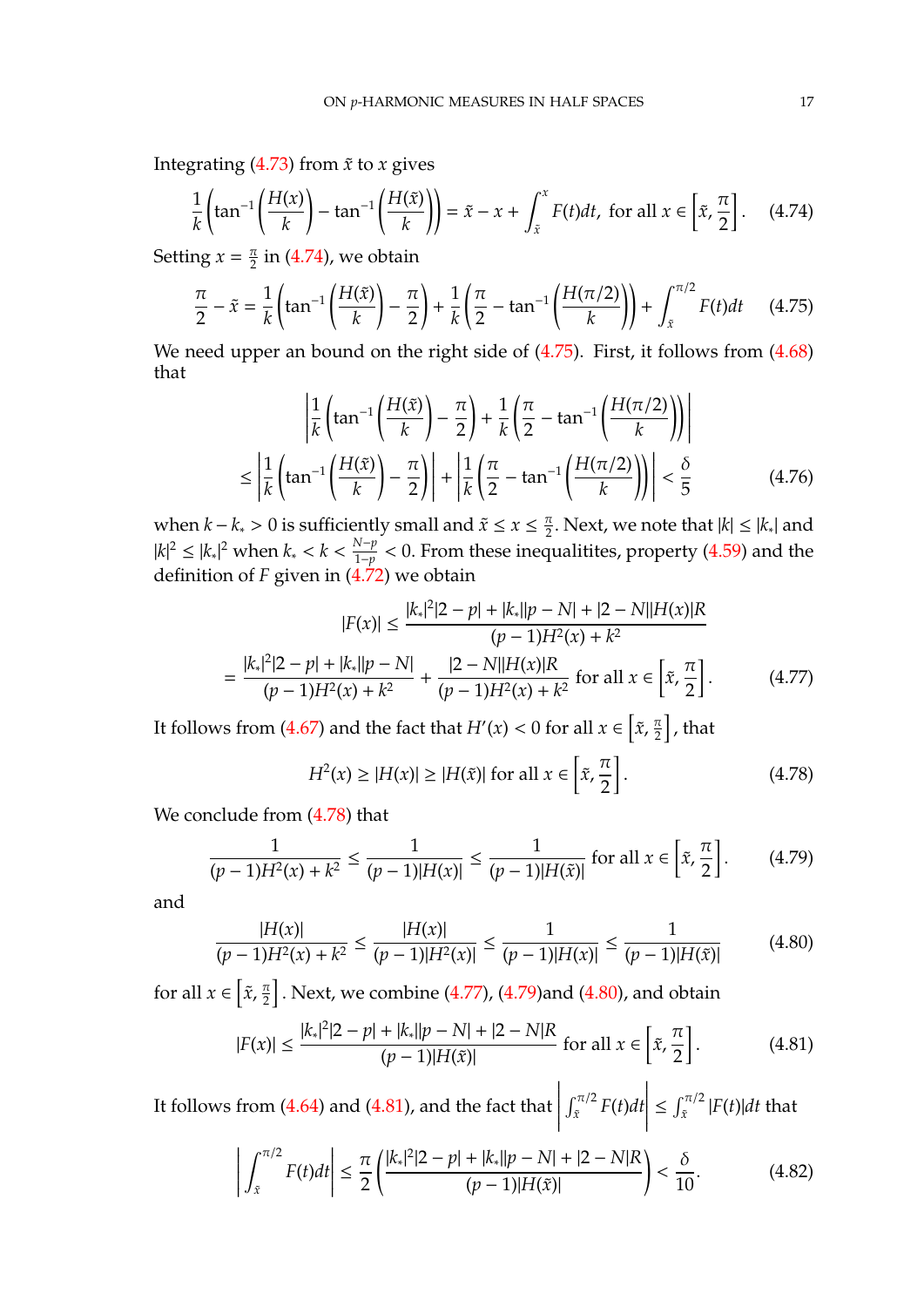Finally, we substitute [\(4.58\)](#page-14-6), [\(4.76\)](#page-16-7) and [\(4.82\)](#page-16-8) into equation [\(4.75\)](#page-16-1), and obtain

$$
\delta = \frac{\pi}{2} - \tilde{x} \le \frac{\delta}{5} + \frac{\delta}{10} = \frac{3}{10}\delta,
$$
\n(4.83)

 $\blacksquare$ 

which is clearly a contradiction

4.2. **Proof of Theorem [4.2](#page-9-4) (Uniqueness).** Our proof, which relies on an analysis of the equations satisfied by  $U = \frac{H(x)}{k}$ *k* and <sup>∂</sup>*<sup>U</sup>* ∂*k* , is divided into five basic steps:

**(Step I)** First, in Lemma [4.7](#page-18-0) we prove that solutions of  $(4.6)-(4.7)$  $(4.6)-(4.7)$  $(4.6)-(4.7)$  must satisfy the fundamentally important property  $-\infty < y'(\pi/2) < 0$ .

**(Step II)** In Lemma [4.8](#page-18-1) we analyze the equation satisfied by  $U(x) = \frac{H(x)}{k}$  $\frac{d(x)}{dx}$ , and prove key properies of *U*(*x*), namely

$$
U'(x) > 0 \,\forall x \in [0, x_k) \text{ and } \lim_{x \to x_k^-} U(x) = \infty,
$$
 (4.84)

for each negative  $k$  in an approriately chosen range. The function  $U(x)$  satisfies the equation

<span id="page-17-1"></span>
$$
((p-1)U2 + 1)U' = (U2 + 1)2k(1-p) + (U2 + 1)(p - N + (2 - N)Ucot(x))
$$
 (4.85)

**(Step III)** In Lemma [4.9](#page-19-0) we determine the behavior of *U* as *k* varies. Where it is appropriate we write *U*(*x*, *k*) to emphasize the fact that *U* depends on both *x* and *k*. To determine the behavior of  $U(x, k)$  we follow the approach by Coffman [\[5\]](#page-22-3) and Kwong [\[14\]](#page-23-9), who proved uniqueness of positive ground state solutions of

$$
u'' + \frac{N-1}{r}u' + u^p - u = 0, \ u(0) = \alpha > 0 \text{ and } u'(0) = 0,
$$
 (4.86)

where *N* > 1 and 1 <  $p$  <  $\frac{N+1}{N-1}$ . Their proofs of uniqueness combine the fact that  $u(r, \alpha)$  is continuously diferentiable function of  $r$  and  $\alpha$ , together with a clever analysis of  $\frac{\partial u(r,\alpha)}{\partial \alpha}$ . We also follow their approach, and combine these differentiablity properties together with an analysis of the equation satisfied by  $\frac{\partial U(x,k)}{\partial k}$ .

In Lemma [4.9](#page-19-0) and Lemma [4.10](#page-20-0) below we analyze the behavior of solutions of the equation satisfied by  $\frac{\partial U(x,k)}{\partial k}$ , and prove that

<span id="page-17-0"></span>
$$
\frac{\partial U(x,k)}{\partial k} < 0 \text{ for all } x \in [0, x_k), \tag{4.87}
$$

where  $k < 0$  is in an apporopriately chosen range.

**(Step IV)** We assume, for contradiction that there are two negative *k* values, say  $k_1 < k_2 < 0$ , and corresponding solutions  $y_1$  and  $y_2$  of  $(4.6)-(4.7)$  $(4.6)-(4.7)$  $(4.6)-(4.7)$  which satisfy property [\(4.8\)](#page-9-0). The key to obtaining a contradiction of this assumprtion is to extend [\(4.87\)](#page-17-0) to

$$
\frac{\partial U(x,k)}{\partial k} < 0 \text{ for all } x \in [0, x_k) \text{ and for all } k \in [k_1, k_2]. \tag{4.88}
$$

This is the goal of Lemma [4.10.](#page-20-0)

**(Step V)** We show how to make use of the results described in **(I)-(IV)** to obtain a contradiction of the assumption that two solutions exist.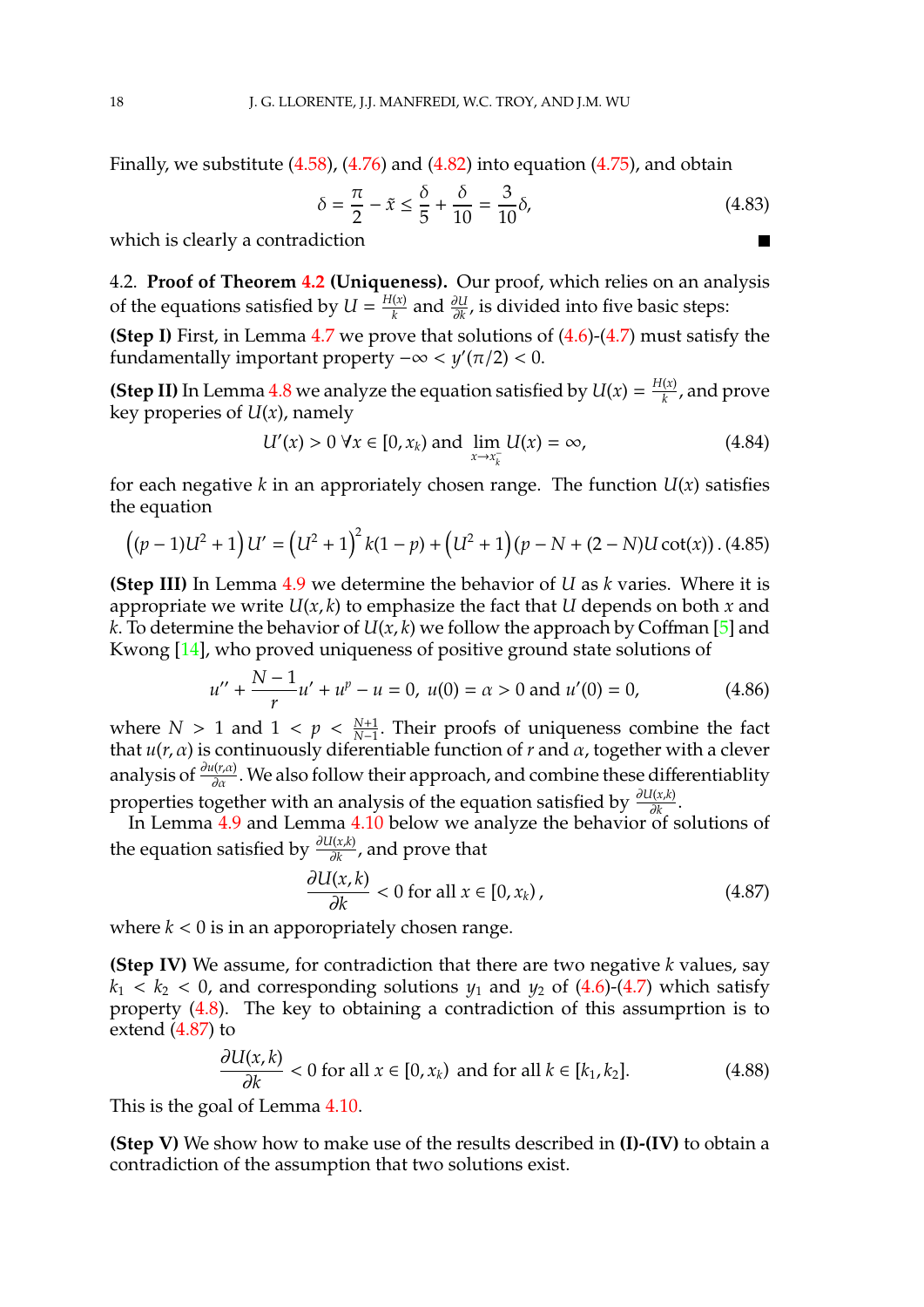<span id="page-18-0"></span>**Lemma 4.7. (a)** *For*  $1 < p < N$  *suppose that*  $k < \frac{N-p}{1-p}$ 1−*p* < 0 *exists such that the solution of [\(4.6\)](#page-8-2)-[\(4.7\)](#page-8-3) satisfies property [\(4.8\)](#page-9-0). Then we have*

<span id="page-18-2"></span>
$$
-\infty < y'\left(\frac{\pi}{2}\right) < 0. \tag{4.89}
$$

**(b)** For  $p \geq N$  suppose that  $k < 0$  exists such that the solution of [\(4.6\)](#page-8-2)-[\(4.7\)](#page-8-3) satisfies *property [\(4.8\)](#page-9-0). Then the solution also satisfies property [\(4.89\)](#page-18-2).*

*Proof.* (a) Suppose that  $k < \frac{N-p}{1-p}$  $\frac{1-p}{1-p}$  < 0 exists such that the solution of  $(4.6)-(4.7)$  $(4.6)-(4.7)$  $(4.6)-(4.7)$ satisfies [\(4.8\)](#page-9-0). Then it is easily verified that

<span id="page-18-3"></span>
$$
0 \le \frac{(p-1)(y')^2}{(p-1)(y')^2 + k^2 y^2} \le 1 \text{ and } 0 \le \frac{k^2 y^2}{(p-1)(y')^2 + k^2 y^2} \le 1 \text{ for all } \in [0, x_k). \tag{4.90}
$$

Next, we observe that

<span id="page-18-4"></span>
$$
(1 - p)k + p - N = (1 - p)\left(k - \frac{N - p}{1 - p}\right) > 0.
$$
\n(4.91)

Combining [\(4.6\)](#page-8-2), [\(4.90\)](#page-18-3), [\(4.91\)](#page-18-4), and the fact the  $0 \le y \le 1$  for all  $x \in \left[0, \frac{\pi}{2}\right]$  $\frac{\pi}{2}$  , gives

<span id="page-18-5"></span>
$$
y'' \ge -\frac{2pk^2}{p-1} - k^2(p-1) \,\forall x \in \left[0, \frac{\pi}{2}\right].\tag{4.92}
$$

An integration of [\(4.92\)](#page-18-5) gives

<span id="page-18-6"></span>
$$
y' \ge -\left(\frac{2pk^2}{p-1} + k^2(p-1)\right)x \,\forall x \in \left[0, \frac{\pi}{2}\right].\tag{4.93}
$$

From [\(4.93\)](#page-18-6) it follows that

$$
y'\left(\frac{\pi}{2}\right) \ge -\left(\frac{2pk^2}{p-1} + k^2(p-1)\right)\frac{\pi}{2} > -\infty.
$$
 (4.94)

It remains to prove that  $y'(\frac{\pi}{2})$  $\left(\frac{\pi}{2}\right)$  < 0. It follows from the first inequality in [\(4.8\)](#page-9-0) that  $y'(\frac{\pi}{2})$  $\left(\frac{\pi}{2}\right) \leq 0$ . Suppose that  $y' \left(\frac{\pi}{2}\right)$  $\left(\frac{\pi}{2}\right)$  = 0. Then it follows from the fact that  $y\left(\frac{\pi}{2}\right)$  $\frac{\pi}{2}$  = 0, and uniqueness of solutions that  $y(x) = 0$  for all  $x \in \left[0, \frac{\pi}{2}\right]$  $\left[\frac{\pi}{2}\right]$ , contradicting the first inequality in [\(4.8\)](#page-9-0). This proves [\(4.89\)](#page-18-2)  $1 < p < N$ . The proof of (4.89)  $p \ge N$  is essentially the same and we omit the details.

<span id="page-18-1"></span>**Lemma 4.8. (a)** For 
$$
1 < p < N
$$
 and each  $k < \frac{N-p}{1-p} < 0$  the function  $U(x)$  satisfies  

$$
U'(x) > 0 \text{ for all } x \in [0, x_k) \text{ and } \lim_{x \to x_k^-} U(x) = \infty.
$$
 (4.95)

**(b)** For  $p \geq N$  and ror each  $k < 0$  the function  $U(x)$  satisfies [\(4.95\)](#page-18-7).

*Proof.* **Proof.** (a) First, it follows from  $H(0) = 0$  that

<span id="page-18-8"></span><span id="page-18-7"></span>
$$
U(0) = 0 \text{ for all } k < \frac{N - p}{1 - p} < 0. \tag{4.96}
$$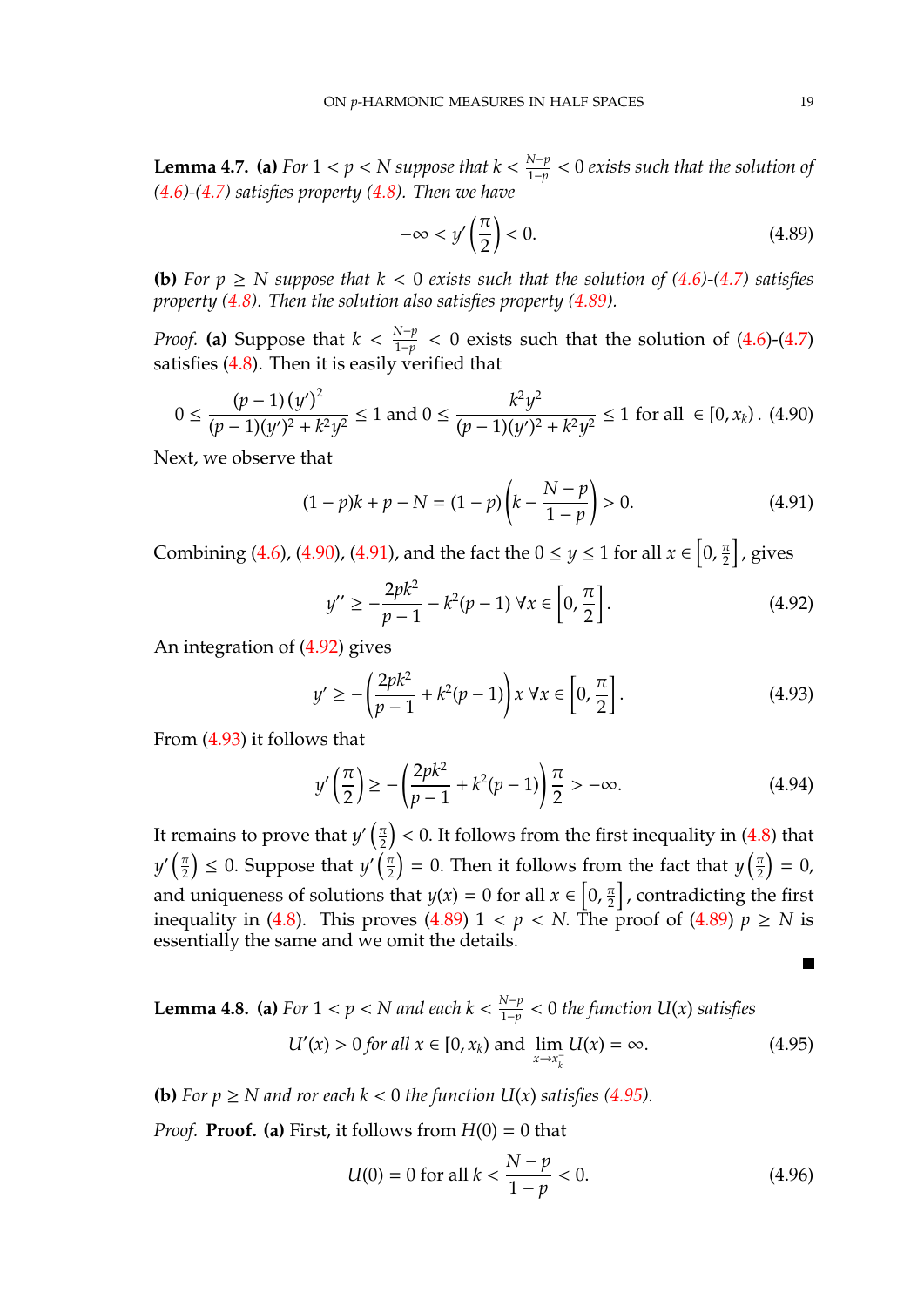Lemma [4.3](#page-10-0) shows that, for each  $k < \frac{N-p}{1-p}$  $\frac{N-p}{1-p}$  < 0, there is an  $x_k$  ∈ (0, π] such that  $-\infty < H(x) < 0$  for all  $x \in (0, x_k)$ , and  $\lim_{x \to 0} H(x) = -\infty$ . (4.97)

$$
\infty
$$
  $\sum_{i=1}^{n} \sum_{j=1}^{n} (x_j - x_k)$ , and  $\lim_{x \to x_k^-} \sum_{k=1}^{n} (x_k - x_k)$  (4.91)

We conclude that

$$
0 < U(x) < \infty \text{ for all } x \in (0, x_k), \text{ and } \lim_{x \to x_k^-} U(x) = \infty. \tag{4.98}
$$

It remains to prove that  $U'(x) > 0$  for all  $x \in [0, x_k)$ . First, we conclude from [\(4.91\)](#page-18-4), [\(4.85\)](#page-17-1) and initial condition [\(4.96\)](#page-18-8) that

<span id="page-19-3"></span>
$$
U'(0) = \frac{(1-p)k + p - N}{N - 1} > 0 \text{ for all } k < \frac{N - p}{1 - p} < 0. \tag{4.99}
$$

Suppose, for contradiction, that for some  $k < \frac{N-p}{1-p}$ 1−*p* < 0, there exists an *x* ∗  $\kappa$ <sup>\*</sup> ∈ (0,  $x_k$ ) such that

<span id="page-19-1"></span>
$$
U'(x) > 0 \text{ for all } x \in (0, x_k^*) \text{ and } U'\left(x_k^*\right) = 0. \tag{4.100}
$$

We conclude from  $(4.100)$  that

<span id="page-19-2"></span>
$$
U''\left(x_k^*\right) \le 0. \tag{4.101}
$$

However, it follows from a differentiation of [\(4.85\)](#page-17-1) that

$$
U''\left(x_k^*\right) = \left(\frac{U^2\left(x_k^*\right) + 1}{(p-1)U^2\left(x_k^*\right) + 1}\right)(N-2)\left(\csc^2 x_k^*\right) > 0,\tag{4.102}
$$

contradicting [\(4.101\)](#page-19-2). This completes the proof of part **(a)**.

**Proof of (b).** As before, we have

$$
U(0) = 0 \text{ for all } k < 0. \tag{4.103}
$$

Since  $p \ge N$ , we conclude from [\(4.99\)](#page-19-3) that

$$
U'(0) = \frac{(1-p)k + p - N}{N - 1} > 0 \text{ for all } k < 0.
$$
 (4.104)

The remaining details of the proof of **(b)** are now the same as the proof of part **(a),** and are omitted for the sake of brevity.

<span id="page-19-0"></span>**Lemma 4.9.** (a) *For*  $1 < p < N$  *and*  $k < \frac{N-p}{1-p}$ 1−*p* < 0 *we have*

<span id="page-19-4"></span>
$$
\frac{\partial U(x,k)}{\partial k} < 0 \text{ for all } x \in (0, x_k). \tag{4.105}
$$

**(b)** For  $p \geq N$  and  $k < 0$  property [\(4.105\)](#page-19-4) holds.

**Proof. (a)** Following Coffman [\[5\]](#page-22-3) and Kwong [\[14\]](#page-23-9), we set

$$
W = \frac{\partial U(x,k)}{\partial k},\tag{4.106}
$$

 $\overline{\phantom{a}}$ 

take the partial derivative of [\(4.85\)](#page-17-1) and [\(4.96\)](#page-18-8) and with respect to *k*, and obtain

<span id="page-19-5"></span>
$$
W' = QW + (1 - p)\frac{(U^2 + 1)^2}{(p - 1)U^2 + 1}, \ W(0) = 0,
$$
\n(4.107)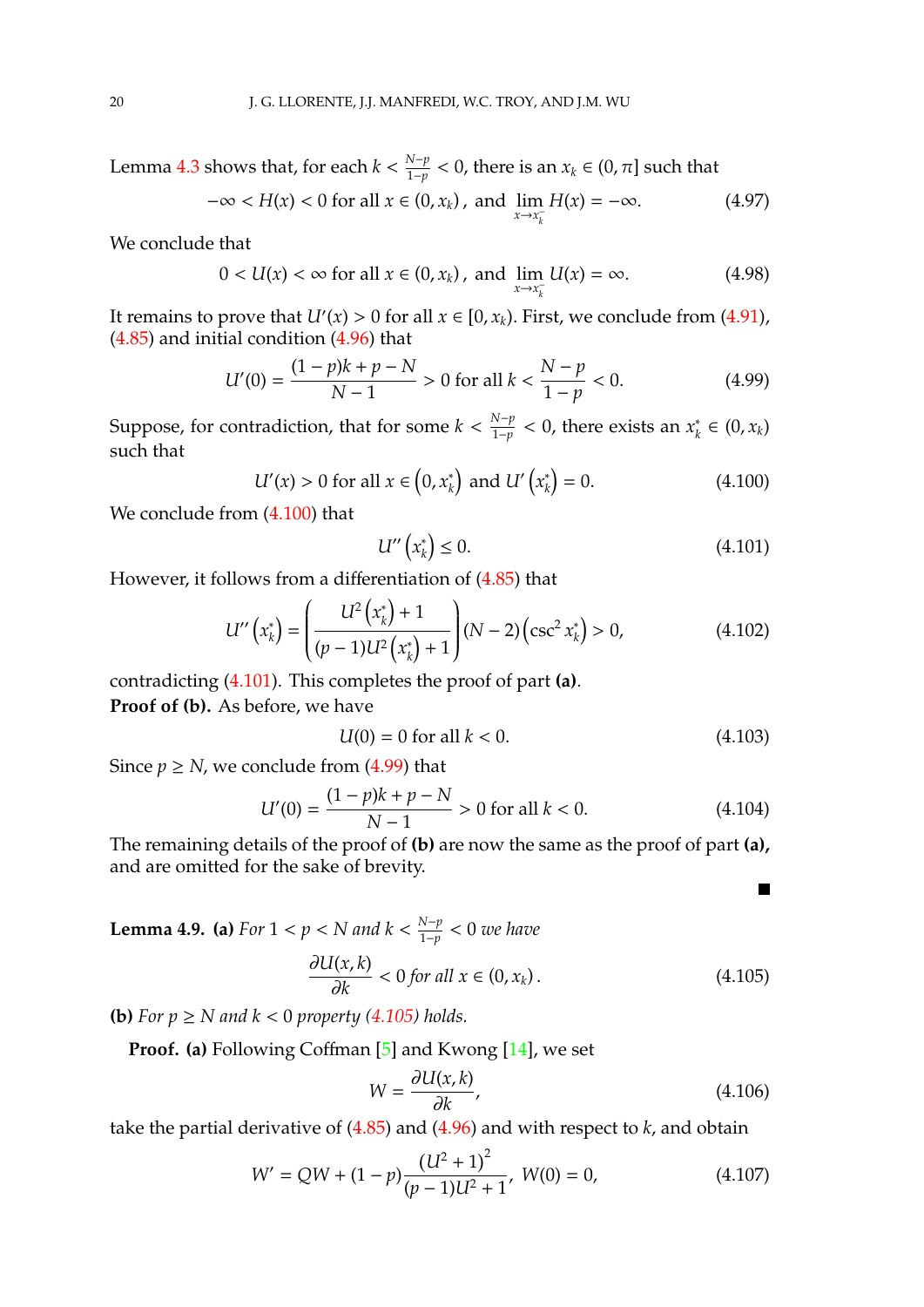where

$$
Q = \frac{(1-p)(2UU'+4(U^3+U)k) + 2U(p-N) + (3U^2+1)(2-N)\cot(x)}{(p-1)U^2+1}.
$$
 (4.108)

An integration of [\(4.107\)](#page-19-5) gives

$$
W = e^{\int_0^x Q(t)dt} \int_0^x (1-p) \frac{(U^2(t)+1)^2}{(p-1)U^2+1} e^{-\int_0^t Q(u)du} dt < 0 \text{ for all } x \in (0, x_k). \tag{4.109}
$$

This completes the proof of **(a).** The proof of **(b)** is the same as **(a),** and we omit the details for the sake of brevity.

<span id="page-20-0"></span>**Lemma 4.10.** (a) Let  $N > 2$  and  $1 < p < N$ , and assume that there exist  $k_1 < k_2 < \frac{N-p}{1-p}$  $\frac{p}{1-p}$ , *and corresponding solutions y*<sup>1</sup> *and y*<sup>2</sup> *of [\(4.6\)](#page-8-2)-[\(4.7\)](#page-8-3) which satisfy [\(4.8\)](#page-9-0). Then*

<span id="page-20-1"></span>
$$
\frac{\partial U(x,k)}{\partial k} < 0 \text{ for all } \in [k_1, k_2] \text{ and for all } x \in \left(0, \frac{\pi}{2}\right). \tag{4.110}
$$

**(b)** For  $p \geq N$  assume that there exist  $k_1 < k_2 < 0$ , and corresponding solutions  $y_1$  and *y*<sup>2</sup> *of [\(4.6\)](#page-8-2)-[\(4.7\)](#page-8-3) which satisfy [\(4.8\)](#page-9-0). Then property [\(4.110\)](#page-20-1) holds.*

*Proof.* **(a)** The first step in proving [\(4.110\)](#page-20-1) is to define

$$
S_3 = \left\{ \hat{x} \in \left(0, \frac{\pi}{2}\right) \middle| U(x, k) \text{ exists for all } k \in [k_1, k_2] \text{ and for all } x \in (0, \hat{x}] \right\}. \tag{4.111}
$$

We need to prove that

$$
S_3
$$
 is open,  $S_3 \neq \phi$  and  $S_3 = \left(0, \frac{\pi}{2}\right)$ . (4.112)

First, we show that  $S_3$  is open. Let  $\bar{x} \in S_3$ . We need to prove that there exists  $\bar{\epsilon} > 0$ such that

$$
[\bar{x}, \bar{x} + \bar{\epsilon}) \subset S_3. \tag{4.113}
$$

Since  $[k_1, k_2]$  is compact, it follows from Lemma  $4.8$  and continuity of solutions with respect to intial conditions and parameters that there exist  $\delta > 0$  and  $\bar{\epsilon} > 0$ such that

$$
\delta < U'(x,k) < \infty \,\forall x \in [\bar{x}, \bar{x} + \bar{\epsilon}] \text{ and } \forall k \in [k_1, k_2].\tag{4.114}
$$

Thus,  $U(x, k)$  exists fora all  $x \in [\bar{x}, \bar{x} + \bar{\epsilon})$  and for all  $k \in [k_1, k_2]$ , hence  $[\bar{x}, \bar{x} + \bar{\epsilon}) \subset S_3$ as claimed.

Next, we show that  $S_3 \neq \phi$ . Ignoring the negative terms in [\(4.85\)](#page-17-1), we conclude that

$$
((p-1)U2 + 1)U' \le -kp(U2 + 1)2 + p(U2 + 1).
$$
 (4.115)

Dividing both sides by by  $(p - 1)U^2 + 1$ , and using the fact that  $-kp ≤ -k_1 p$ , gives

<span id="page-20-2"></span>
$$
U' \le \frac{U^2 + 1}{(p - 1)U^2 + 1} \left( -pk_1 \left( U^2 + 1 \right) + p \right). \tag{4.116}
$$

Next, note that we have

<span id="page-20-3"></span>
$$
0 < \frac{U^2 + 1}{(p - 1)U^2 + 1} \le \frac{p}{p - 1}.\tag{4.117}
$$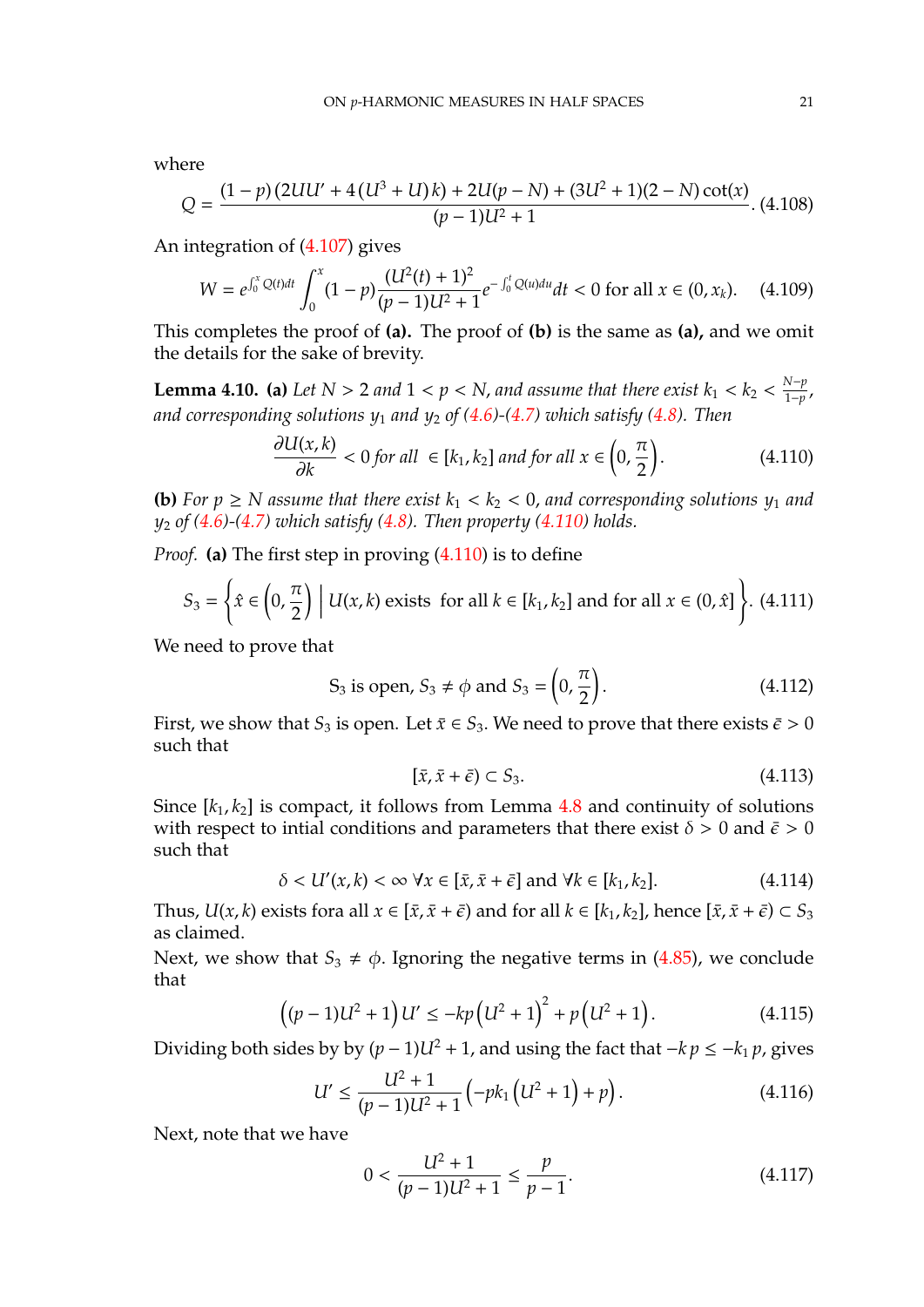Combining [\(4.116\)](#page-20-2) and [\(4.117\)](#page-20-3), we conclude that

$$
U' \leq \frac{p^2}{p-1} \left( -k_1 \left( U^2 + 1 \right) + 1 \right) \leq \frac{p^2}{p-1} \left( -2k_1 + 1 \right) \tag{4.118}
$$

for  $x \in \left[0, \frac{\pi}{2}\right]$  $\left(\frac{\pi}{2}\right)$  as long as  $0 \le U(x) \le 1$ . An integration gives

<span id="page-21-0"></span>
$$
U(x) \le 1 \,\forall x \in \left[0, \frac{p-1}{p^2(-2k_1+1)}\right] \text{ and } \forall k \in [k_1, k_2]. \tag{4.119}
$$

Because *p* > 1, it is easily verified that  $\frac{p-1}{p^2[-2k_1+1)} < \frac{\pi}{2}$  $\frac{\pi}{2}$ . This fact and [\(4.119\)](#page-21-0) imply that

$$
\left(0, \frac{p-1}{p^2 \left[-2k_1 + 1\right)}\right] \subset S_3. \tag{4.120}
$$

This proves that  $S_3 \neq \phi$ . It remains to show that  $S_3 = \left(0, \frac{\pi}{2}\right)$  $\left(\frac{\pi}{2}\right)$ . Suppose, however that

$$
x_* = \sup S_3 < \frac{\pi}{2}.\tag{4.121}
$$

Then there exists  $k_* \in (k_1, k_2)$  such that  $U(x, k_*)$  ceases to exist at  $x_*,$  hence it must be the case that  $x_{k_*} = x_*$  and  $U(x, k_*) \to \infty$  as  $x \to x_*^-$ . Since  $U(x, k_1)$  is finite for all  $x \in [0, x_*]$ , we conclude that

<span id="page-21-1"></span>
$$
\lim_{x \to x_*^-} (U(x, k_*) - U(x, k_1)) = \infty.
$$
\n(4.122)

At  $x = 0$ , it follows from  $(4.85)$  and  $(4.96)$  that

<span id="page-21-2"></span>
$$
U(0,k_*) - U(0,k_1) = 0 \text{ and } U'(0,k_*) - U'(0,k_1) = (k_* - k_1) \frac{(1-p)}{N-1} < 0. \tag{4.123}
$$

From [\(4.122\)](#page-21-1) and [\(4.123\)](#page-21-2) we conclude that there is an  $\tilde{x} \in (0, x_*)$  such that

<span id="page-21-3"></span>
$$
U(x, k_*) - U(x, k_1) < 0 \,\forall x \in (0, \tilde{x}) \text{ and } U(\tilde{x}, k_*) - U(\tilde{x}, k_1) = 0. \tag{4.124}
$$

However, since  $\tilde{x} < x_*,$  it follows from from [\(4.110\)](#page-20-1) and continuity that

$$
U(\tilde{x}, k_*) - U(\tilde{x}, k_1) = \int_{k_1}^{k_*} \frac{\partial U(\tilde{x}, k)}{\partial k} dk < 0,\tag{4.125}
$$

contradicting [\(4.124\)](#page-21-3). We conclude that

<span id="page-21-4"></span>
$$
S_3 = \left(0, \frac{\pi}{2}\right) \tag{4.126}
$$

 $\blacksquare$ 

as claimed. Finally, it follows from inequality [\(4.105\)](#page-19-4), the definition of *S*3, [\(4.126\)](#page-21-4) and continuity that

$$
\frac{\partial U(x,k)}{\partial k} < 0 \ \forall k \in [k_1, k_2] \text{ and } \forall x \in \left(0, \frac{\pi}{2}\right). \tag{4.127}
$$

## **The Final Step (V)**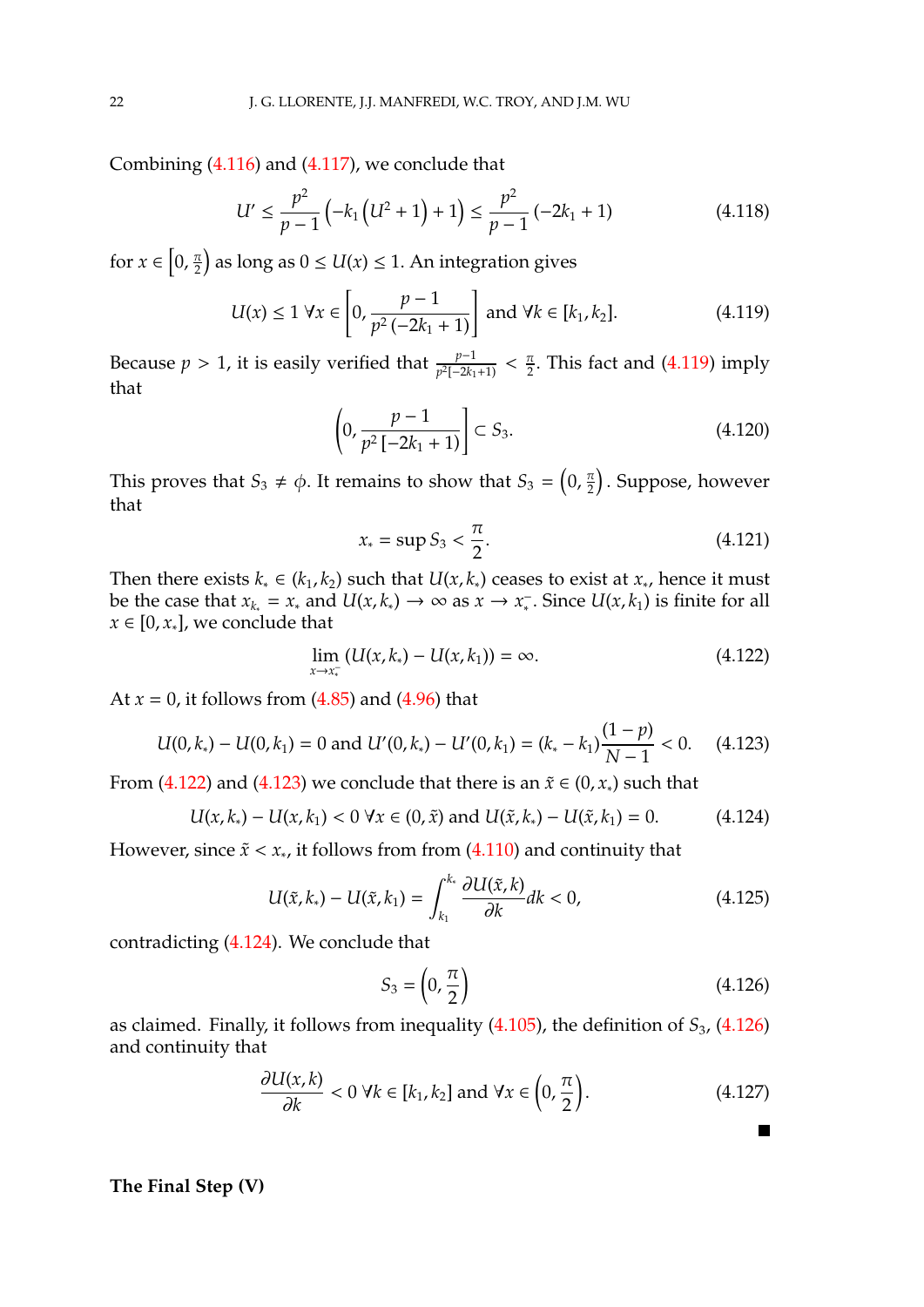**Case (a)** Let  $1 < p < N$  and assume that there exist  $k_1 < k_2 < \frac{N-p}{1-p}$  $\frac{N-p}{1-p}$  < 0, and corresponding solutions  $y_1$  and  $y_2$  of [\(4.6\)](#page-8-2)-[\(4.7\)](#page-8-3) which satisfy [\(4.8\)](#page-9-0). It follows from [\(4.7\)](#page-8-3), [\(4.8\)](#page-9-0) and Lemma [4.7](#page-18-0) that there exist values  $\lambda_1 > 0$  and  $\lambda_2 > 0$  such that

<span id="page-22-8"></span>
$$
y_1(0) = y_2(0) = 1, \ y'_1(0) = y'_2(0) = 0,
$$
\n(4.128)

<span id="page-22-9"></span>
$$
y_1\left(\frac{\pi}{2}\right) = y_2\left(\frac{\pi}{2}\right) = 0
$$
,  $y'_1\left(\frac{\pi}{2}\right) = -\lambda_1 < 0$  and  $y'_2\left(\frac{\pi}{2}\right) = -\lambda_2 < 0$ . (4.129)

Next, we conclude from [\(4.110\)](#page-20-1) and continuity that

<span id="page-22-7"></span>
$$
U(x,k_2) - U(x,k_1) = \int_{k_1}^{k_2} \frac{\partial U(x,k)}{\partial k} dk < 0 \,\forall x \in \left(0, \frac{\pi}{2}\right). \tag{4.130}
$$

Substituting  $U(x, k_1) = \frac{1}{k_1}$ *k*1  $y_1'(x)$  $y_1(x)$  and  $U(x, k_2) = \frac{1}{k_2}$ *k*2  $y_2'(x)$  $\frac{y_2(x)}{y_2(x)}$  into [\(4.130\)](#page-22-7), we obtain

$$
\frac{1}{k_1} \frac{y_1'(x)}{y_1(x)} > \frac{1}{k_2} \frac{y_2'(x)}{y_2(x)} > 0 \,\forall x \in \left(0, \frac{\pi}{2}\right). \tag{4.131}
$$

An integration, together with [\(4.128\)](#page-22-8), gives

<span id="page-22-11"></span>
$$
y_1(x) - (y_2(x))^{\frac{k_1}{k_2}} \le 0 \,\forall x \in \left[0, \frac{\pi}{2}\right) \tag{4.132}
$$

Since  $\frac{k_1}{k_2} > 1$ , it follows from [\(4.129\)](#page-22-9) that

<span id="page-22-10"></span>
$$
\frac{d}{dx}\left(y_1(x) - (y_2(x))^\frac{k_1}{k_2}\right)\bigg|_{x=\frac{\pi}{2}} = -\lambda_1 < 0. \tag{4.133}
$$

We conclude from [\(4.129\)](#page-22-9) and [\(4.133\)](#page-22-10) there is an  $\epsilon > 0$  such that

$$
y_1(x) - (y_2(x))^{\frac{k_1}{k_2}} > 0
$$
 for all  $x \in \left(\frac{\pi}{2} - \epsilon, \frac{\pi}{2}\right)$ , (4.134)

contradicting  $(4.132)$ . Thus,  $k_1$  and  $k_2$  cannot exist and the proof is complete.

**Case (b)** For  $p \geq N$ , assume that there exist  $k_1 < k_2 < 0$ , and corresponding solutions  $y_1$  and  $y_2$  of [\(4.6\)](#page-8-2)-[\(4.7\)](#page-8-3) which satisfy [\(4.8\)](#page-9-0). A contradiction is obtained in exactly the same way as in **Case (a)**, and we omit the details for brevity.

### **REFERENCES**

- <span id="page-22-4"></span>[1] H. Aikawa, T. Kilpelinen, N. Shanmugalingam, X. Zhong, *Boundary Harnack Principle for p-harmonic functions in smooth euclidean domains,* Potential Analysis **26** no.3, (2007), 281-301.
- <span id="page-22-0"></span>[2] G. Aronsson, *Construction of singular solutions to the p-harmonic equation and its limit equation for p* = ∞*,* Manuscripta Math. **56:2**, (1986), 135-158.
- [3] V. Bongiorno, L. E. Scriven and H. T. Davies, *Molecular theory of fluid interfaces,* J. Colloid and Interface Science **57** (1967), 462-475
- <span id="page-22-5"></span>[4] E. A. Coddington and N. Levinson *Theory of ordinary di*ff*erential equations,* McGraw-Hill (1955)
- <span id="page-22-3"></span>[5] C. Coffman, *Uniqueness of the ground state solution for* ∆*u* − *u* = *u* <sup>3</sup> = 0 *and a variational charcterization of other solutions.* Archives For Rational Mechanics And Analysis **46, 2** (1972), 81-95
- <span id="page-22-1"></span>[6] D. Deblassie and R. G. Smits, *The p-harmonic measure of a small spherical cap,* Le Mathematiche **LXXI-Fasc. I** (2016), 149-171
- <span id="page-22-2"></span>[7] D. DeBlassie, R.G. Smits, *The p-harmonic measure of small axially symmetric sets,* Potential Analysis, https://doi.org/10.1007/s11118-017-9668-0
- <span id="page-22-6"></span>[8] P. Hartman, *Ordinary di*ff*erential equations,* Classics in Applied Math, SIAM (2002)